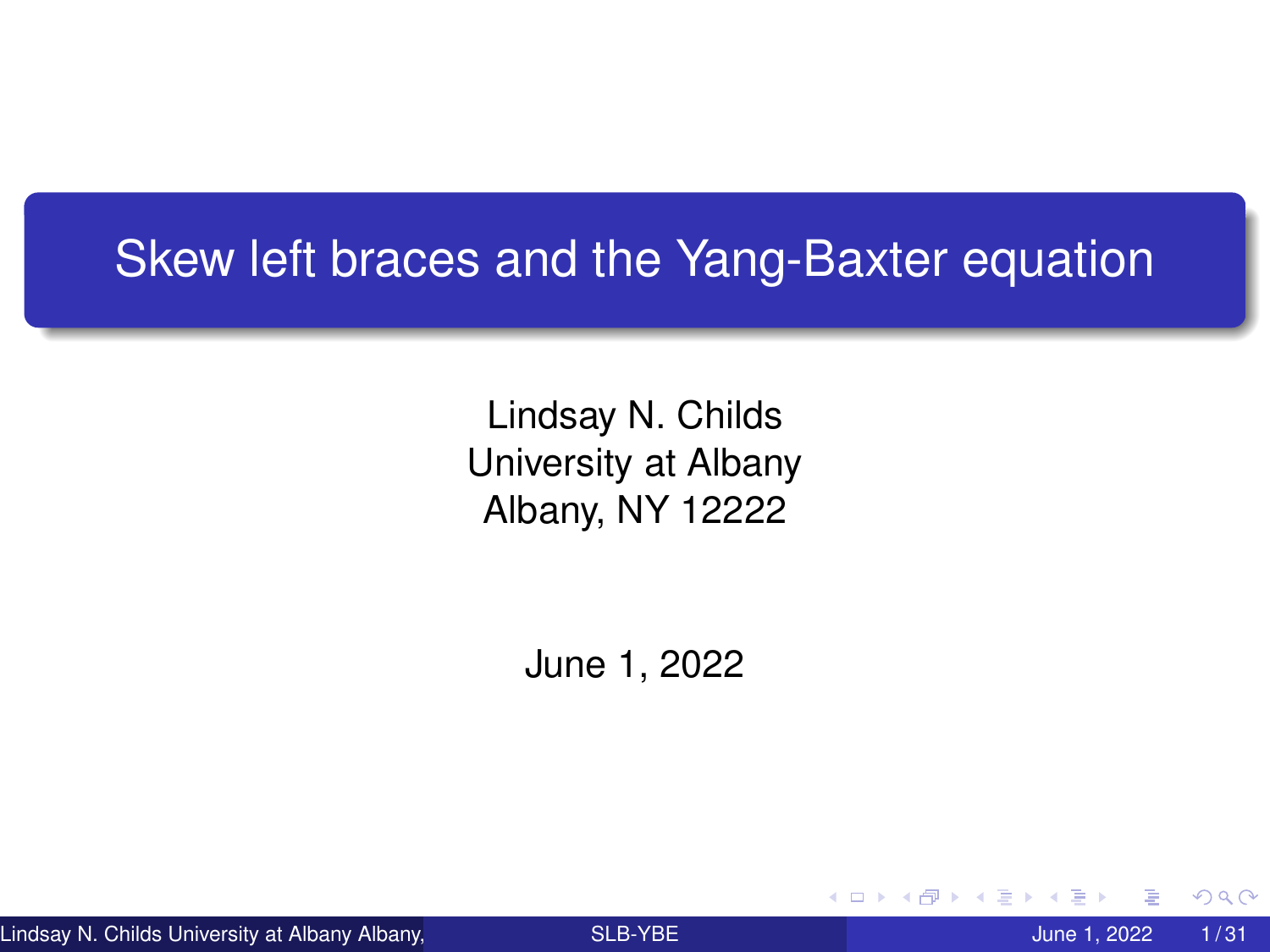In this expository talk I want to describe how a skew left brace yields a solution of the Yang-Baxter equation.

A skew (left) brace is a set  $B = (B, \circ, \cdot)$  with two group operations that satisfy the single compatibility condition

$$
(\#) \quad a \circ (b \cdot c) = (a \circ b) \cdot a^{-1} \cdot (a \circ c)
$$

If (*B*, ·) is abelian then a skew brace is called a brace. The inverse of *a* in  $(B,\circ)$  is denoted  $\overline{a}$  and in  $(B,\cdot)$  by  $a^{-1}.$  One easily checks from (#) that the two groups  $(B, \circ)$  and  $(B, \cdot)$  share a common identity element, 1.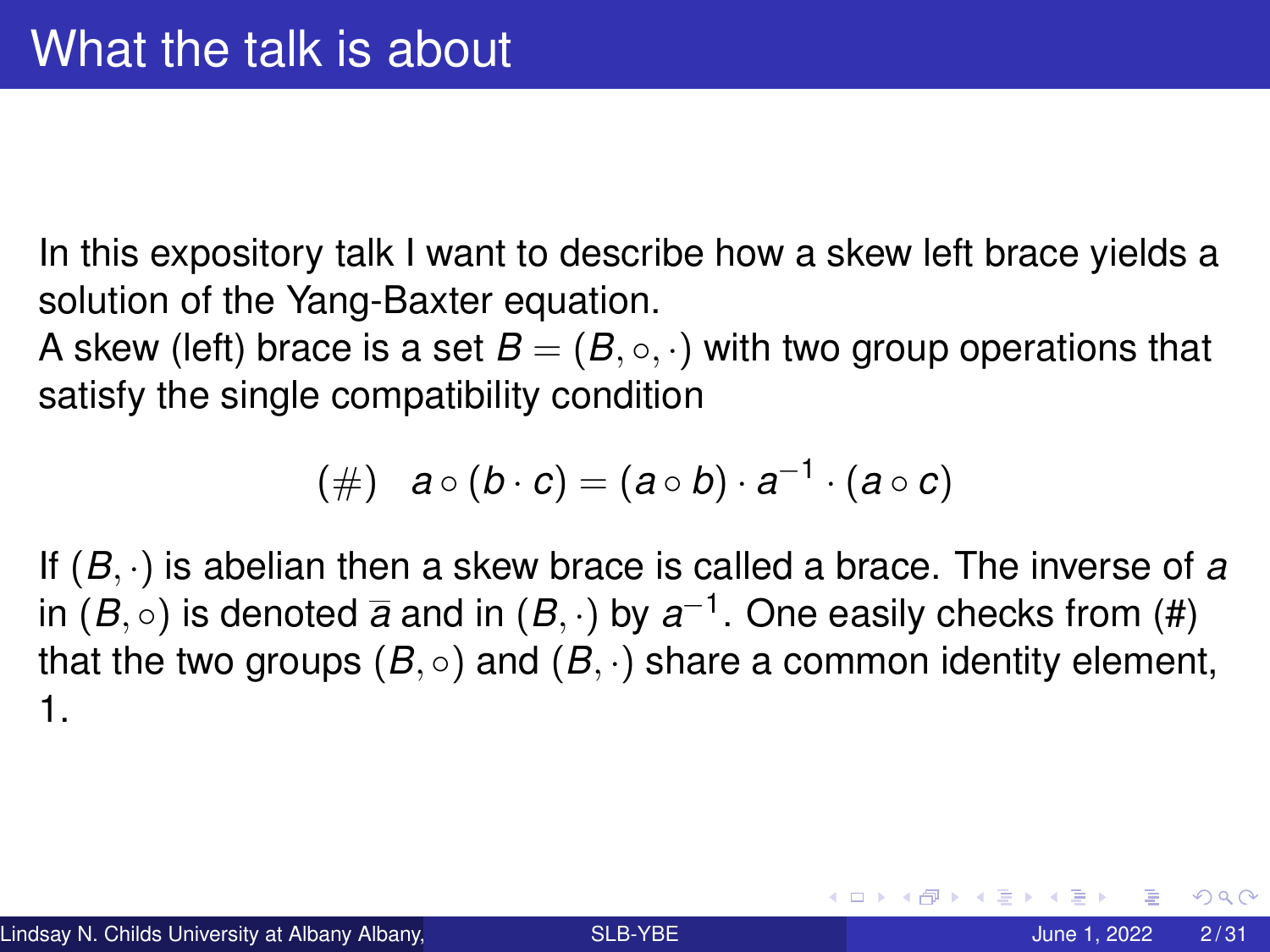Braces were first defined by W. Rump [Ru07] to yield set-theoretic solutions of the Yang-Baxter equation. The latter has been a question of considerable interest among algebraists since 1990 (Drin'feld's ICM talk).

- Skew left braces were defined by Guarneri and Vendramin [GV17] to yield more general solutions of the YBE, and the appendix by Byott and Vendramin in [SV18] quantified the relationship between skew braces and Hopf-Galois structures.
- So classifying Hopf Galois structures relates to classifying solutions of the YBE.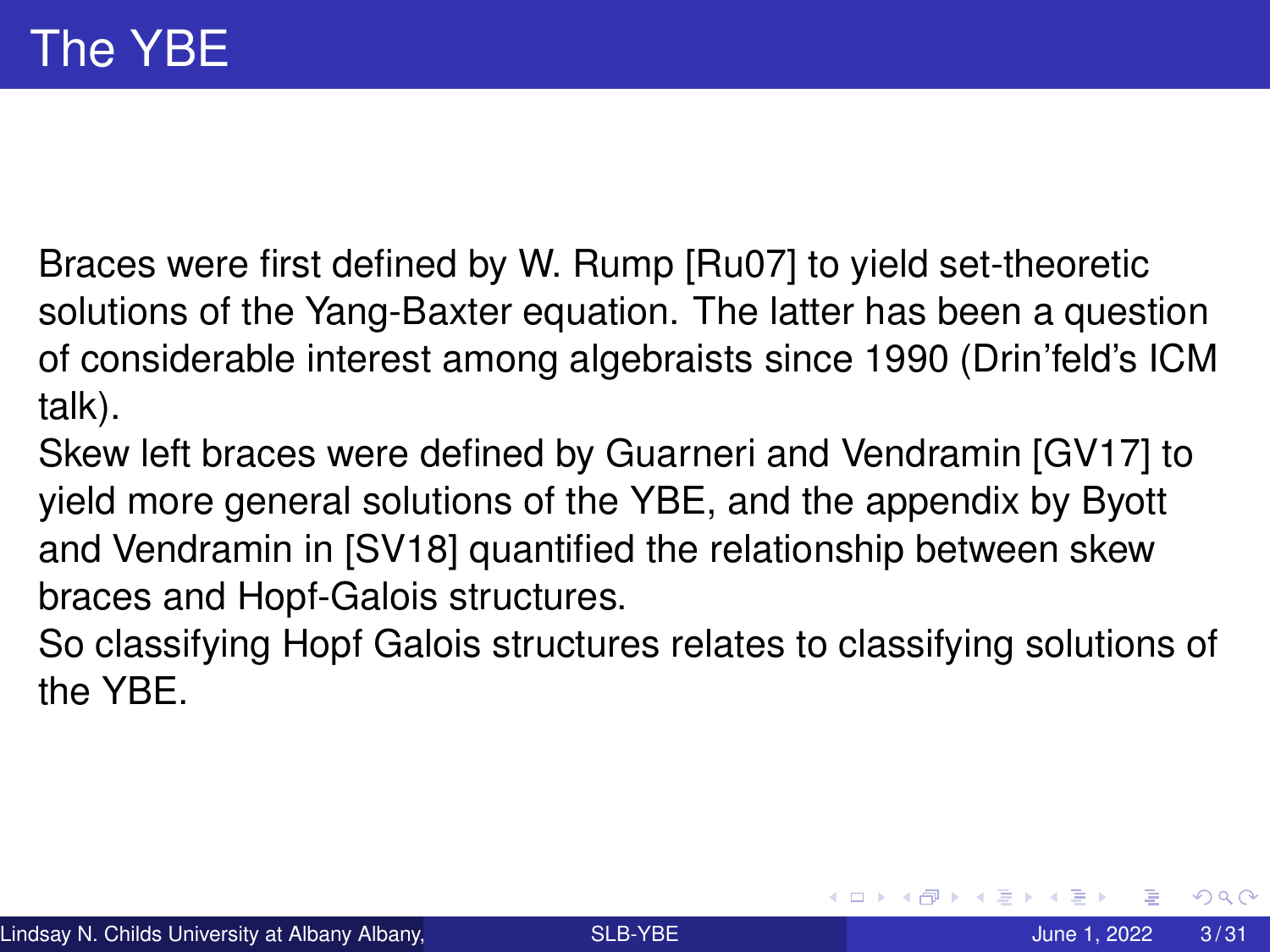# [Om21]

[Om21] = L. Childs, C. Greither, K. Keating, A. Koch, T. Kohl, P. Truman, R. Underwood, Hopf Algebras and Galois Module Theory, AMS Math. Surveys and Monographs 260 (November, 2021).

Skew braces show up in five of the 15 chapters. But Yang-Baxter equations were barely noted in [Om21], and in fact, the term "Yang-Baxter equation" was omitted from the index of [Om21]. (For the record, "Yang-Baxter equation" appears on pages 4 and 14 of [Om21].)

Given the original motivation for braces, an appendix to the book showing how a skew brace yields a solution to the YBE would have been nice. "Better late than never:" these slides will be posted on Paul's website.

So I looked at some of the published solutions...

 $QQ$ 

(ロトイ部)→(差)→(差)→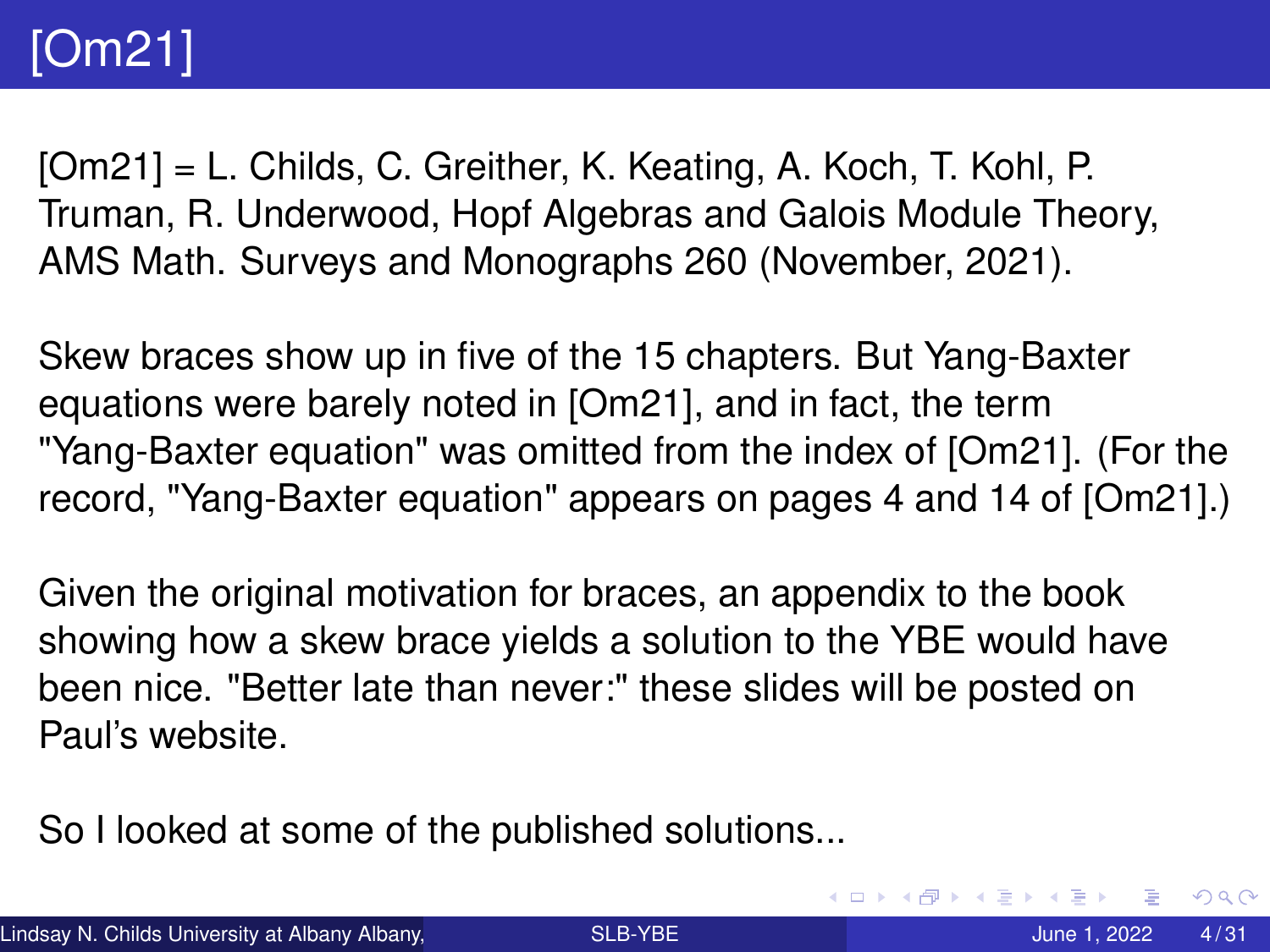Why so?

 $299$ 

**←ロ ▶ ← 伊 ▶** 

一 ( ) ( )

× Ξ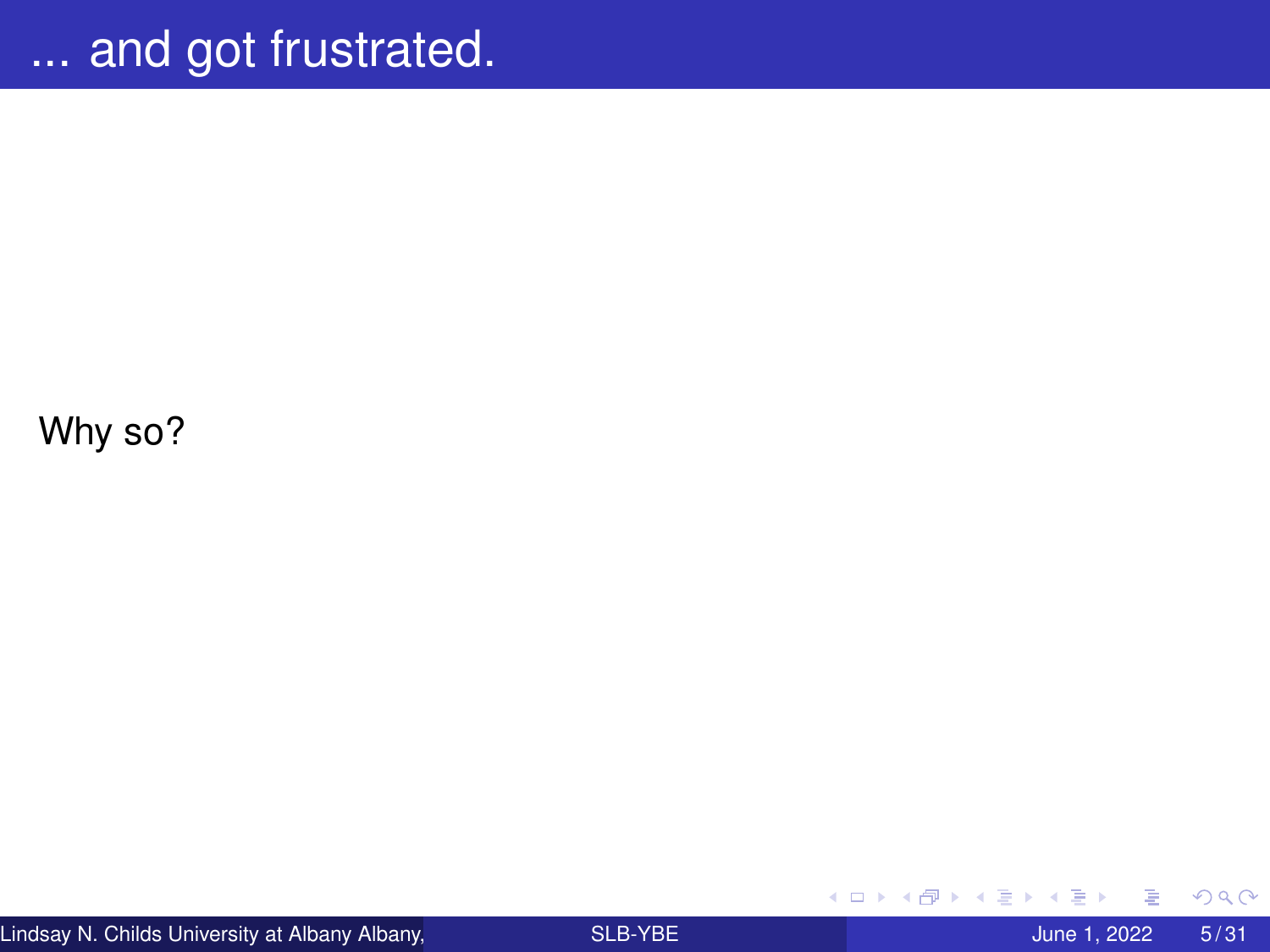Solutions of the YBE have been described in various settings for over 20 years (e. g. J. Lu, M. Yan, Y. Zhu [LYZ03], Rump [Ru07], F. Cedo, E. Jespers, J. Okninski [CJO14]).

When I looked for proofs on how a skew left brace yields a solution to the YBE, I found Guarnieri and Vendramin [GV17], the paper that first defined skew left braces, and Bachiller [Ba18]. (Smoktunowicz and Vendramin [SV18] simply refers back to [GV17].) But those papers, like the earlier ones, were notationally challenging, and most were not self-contained, but instead referred to previously defined concepts and results for part of their discussion.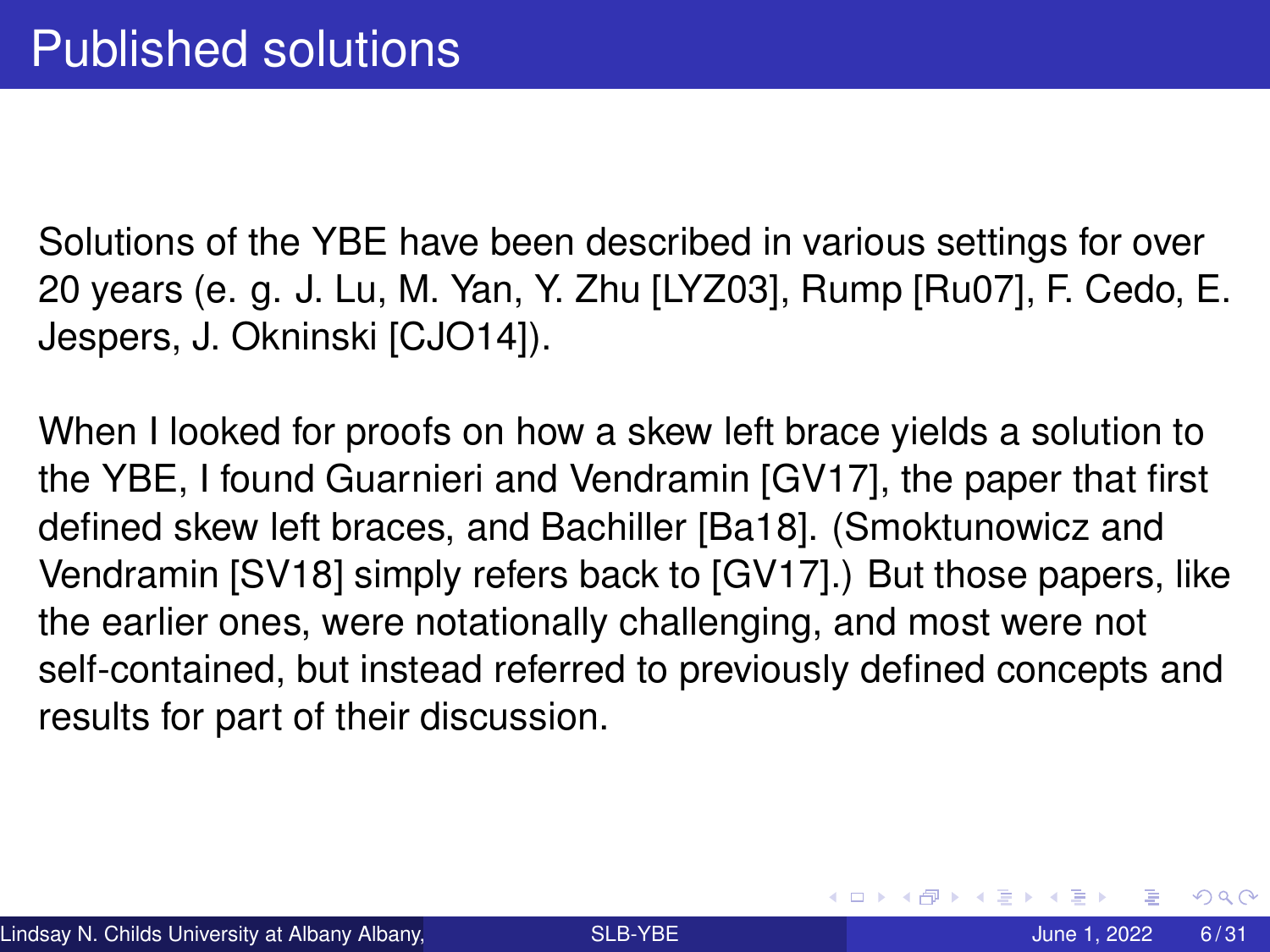So I decided to try to construct a self-contained proof I could understand.

This talk is the result of that effort.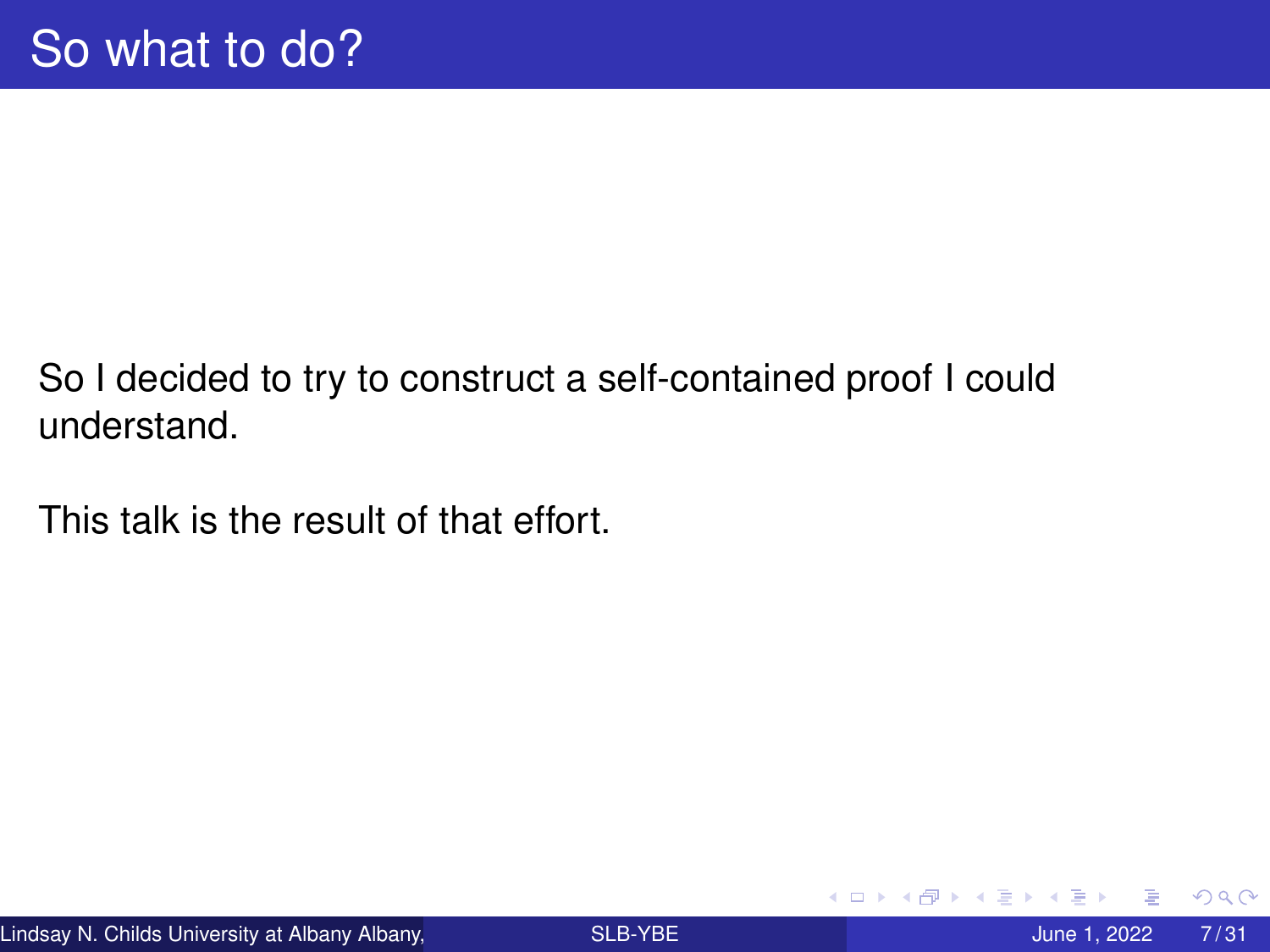To start, given a skew brace  $B = (B, \circ, \cdot)$ , following [GV17], define  $\sigma_{\mathbf{a}} : \mathbf{B} \to \mathbf{B}$  by

$$
\sigma_a(b)=a^{-1}(a\circ b).
$$

 $(\sigma_a(b)$  is often denoted by  $\lambda_a(b)$  or  $\gamma_a(b)$  in the skew brace literature). Define

$$
\tau_b(a)=\overline{\sigma_a(b)}\circ a\circ b.
$$

In other words,  $\tau_b(a)$  is defined to be the function so that  $\sigma_a(b) \circ \tau_b(a) = a \circ b$ . ([GV17] defines  $\tau_b(a)$  much differently, but eventually shows that it coincides with our definition.)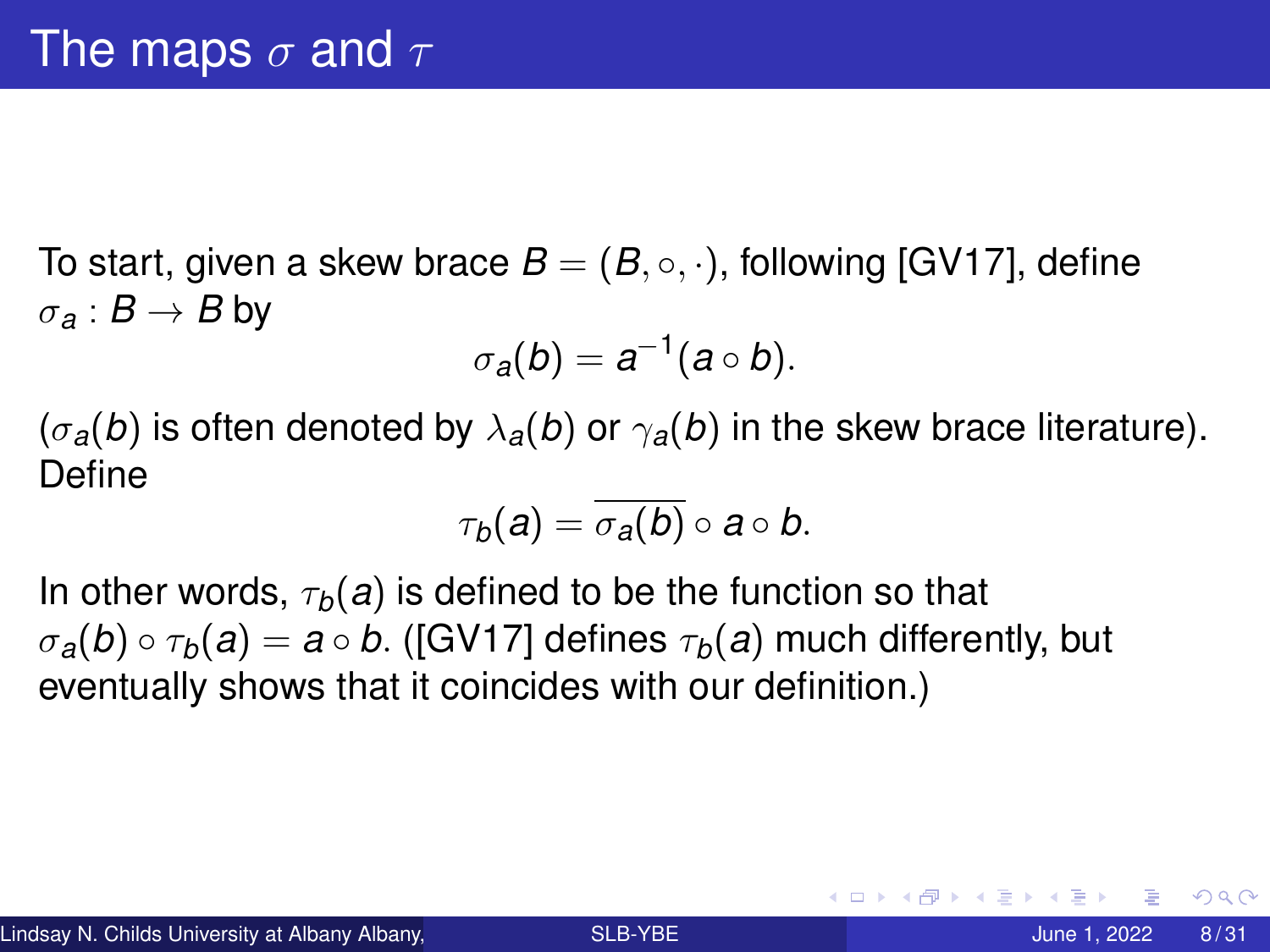A solution in the skew brace *B* of the Yang-Baxter equation is a function  $R: B \times B \rightarrow B \times B$  that satisfies: for all a, b, c in B,

 $(\ast \ast)$ :  $(R \times id)(id \times R)(R \times id)(a, b, c) = (id \times R)(R \times id)(id \times R)(a, b, c).$ 

We consider the function  $R : B \times B \to B \times B$  defined by

$$
R(a,b)=(\sigma_a(b),\tau_b(a))
$$

with  $\sigma_{\bm{a}}(\bm{b})=\bm{a}^{-1}(\bm{a}\circ\bm{b})$  and  $\tau_{\bm{b}}(\bm{a})=\overline{\sigma_{\bm{a}}(\bm{b})}\circ\bm{a}\circ\bm{b}.$  The choice of  $\tau$ implies that the proposed solution has the essential property that for all *a*, *b* in *B*, if  $R(a, b) = (s, t)$ , then

$$
s\circ t=\sigma_{a}(b)\circ\tau_{b}(a)=a\circ b.
$$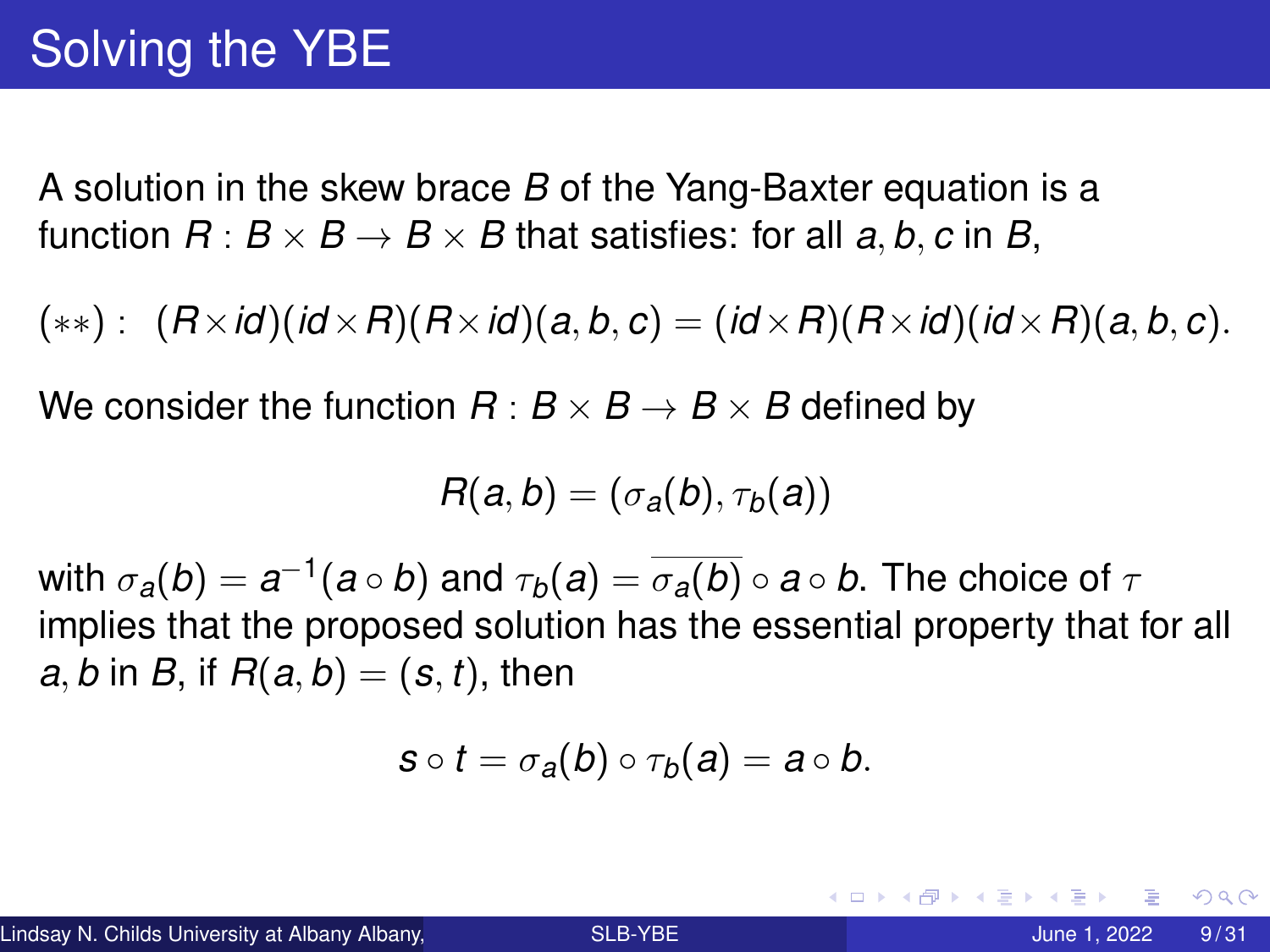#### We prove:

#### Theorem

*If B is a skew left brace and R* :  $B \times B \rightarrow B \times B$  *is defined by*  $R(a, b) = (\sigma_a(b), \tau_b(a))$  *for a, b in B, then R is a solution of the YBE: that is,*

 $(\ast \ast)$  :  $(R \times id)(id \times R)(R \times id)(a, b, c) = (id \times R)(R \times id)(id \times R)(a, b, c).$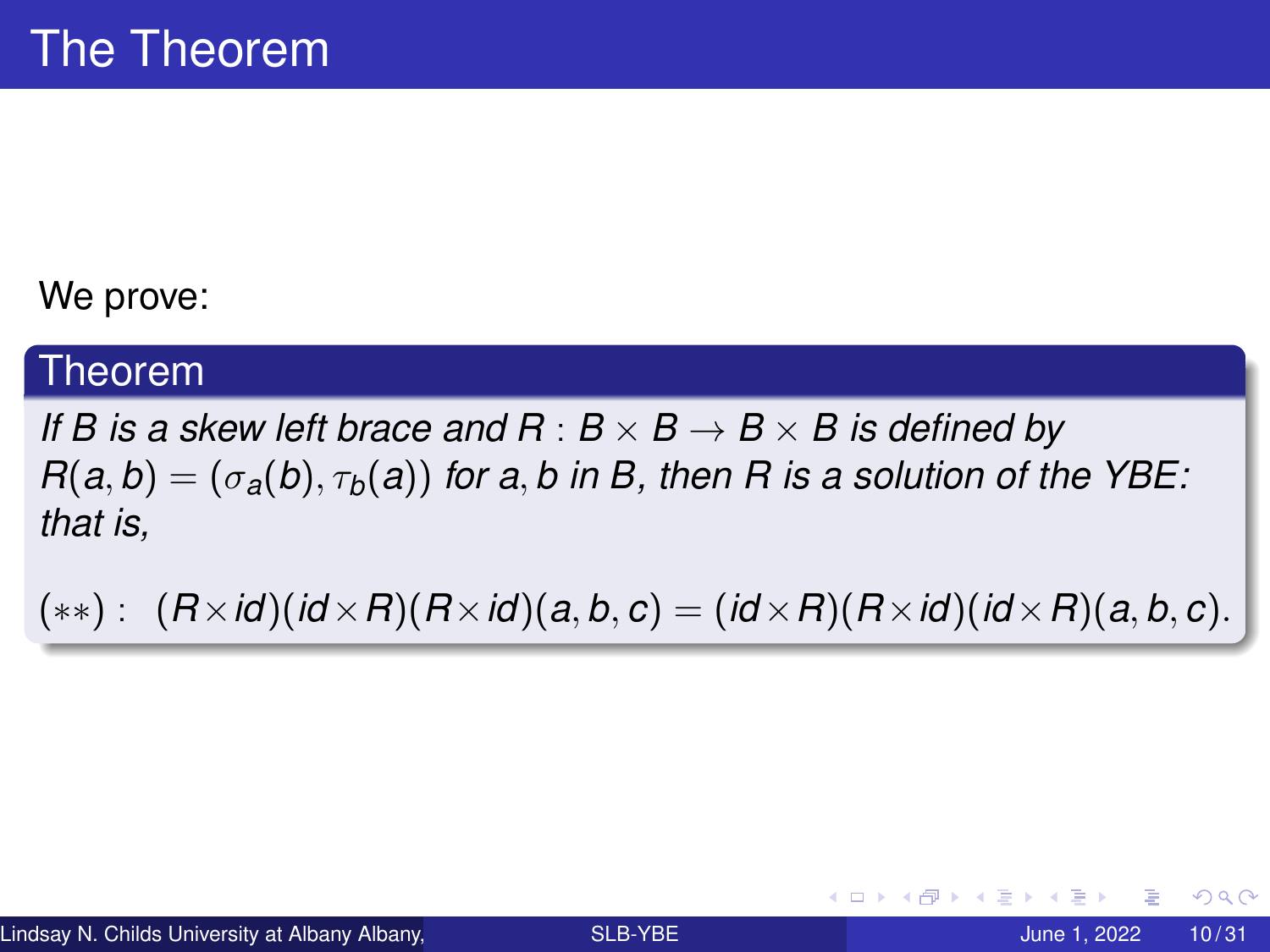$(**)$ :  $(R \times id)(id \times R)(R \times id)(a, b, c) = (id \times R)(R \times id)(id \times R)(a, b, c).$ 

The left side of (\*\*) is:

$$
(R \times id)(id \times R)(R \times id)(a, b, c)
$$
  
= (R \times id)(id \times R)(\sigma\_a(b), \tau\_b(a), c)  
= (R \times id)(id \times R)(d, e, c)  
= (R \times id)(d, \sigma\_e(c), \tau\_c(e))  
= (R \times id)(d, f, g)  
= (\sigma\_d(f), \tau\_f(d), g)  
= (h, k, g)

where  $d = \sigma_a(b)$ ,  $e = \tau_b(a)$ ;  $f = \sigma_e(c)$ ,  $g = \tau_c(e)$ ;  $h = \sigma_d(f)$ ,  $k = \tau_f(d)$ .

KEX E DAG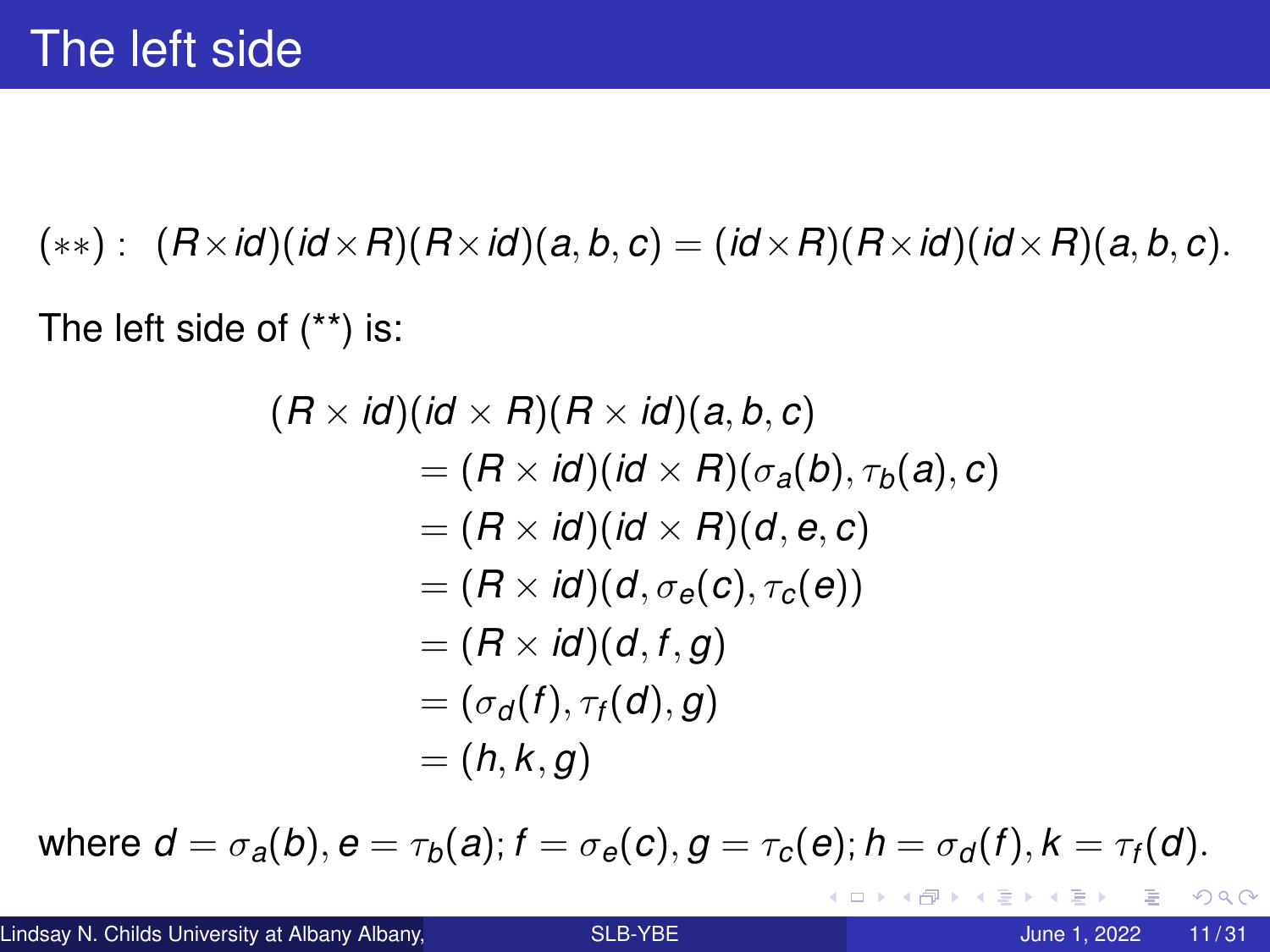$(\ast \ast)$ :  $(R \times id)(id \times R)(R \times id)(a, b, c) = (id \times R)(R \times id)(id \times R)(a, b, c).$ 

Similarly, the right side of (\*\*) is:

$$
(1 \times R)(R \times 1)(1 \times R)(a, b, c)
$$
  
= (1 \times R)(R \times 1)(a, \sigma\_b(c), \tau\_c(b))  
= (1 \times R)(R \times 1)(a, q, r)  
= (1 \times R)(\sigma\_a(q), \tau\_q(a), r)  
= (1 \times R)(s, t, r)  
= (s, \sigma\_t(r), \tau\_r(t))  
= (s, v, w).

where  $q = \sigma_b(c)$ ,  $r = \tau_c(b)$ ;  $s = \sigma_a(q)$ ,  $t = \tau_a(a)$ ;  $v = \sigma_t(r)$ ,  $w = \tau_r(t)$ .

K ロ ▶ K 個 ▶ K 로 ▶ K 로 ▶ - 로 - K 9 Q @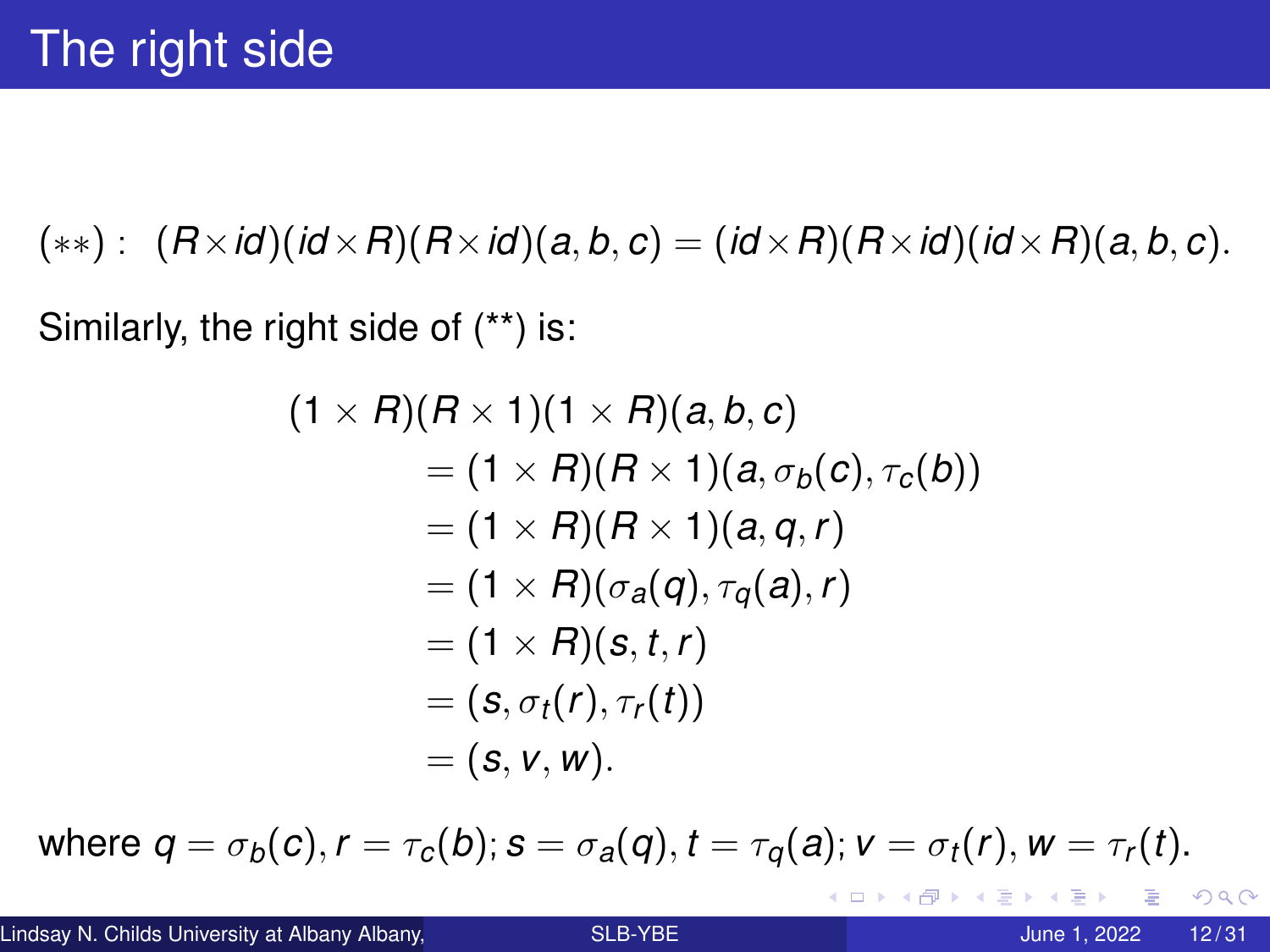### To recapitulate: show  $(h, k, g) = (s, v, w)$

We want to show that  $(h, k, g) = (s, v, w)$  where  $d = \sigma_a(b), e = \tau_b(a); f = \sigma_e(c), q = \tau_c(e); h = \sigma_d(f), k = \tau_f(d),$  $q = \sigma_b(c)$ ,  $r = \tau_c(b)$ ;  $s = \sigma_a(q)$ ,  $t = \tau_a(a)$ ;  $v = \sigma_t(r)$ ,  $w = \tau_r(t)$ , all connected by the fact that

$$
\sigma_x(y) \circ \tau_y(x) = x \circ y:
$$
  
\n
$$
b \circ c = \sigma_b(c) \circ \tau_c(b) = q \circ r,
$$
  
\n
$$
a \circ q = \sigma_a(q) \circ \tau_q(a) = s \circ t,
$$
  
\n
$$
t \circ r = \sigma_t(r) \circ \tau_r(t) = v \circ w
$$

$$
a \circ b = \sigma_a(b) \circ \tau_b(a) = d \circ e,
$$
  
\n
$$
a \circ q = \sigma_a(q) \circ \tau_q(a) = s \circ t,
$$
  
\n
$$
t \circ r = \sigma_t(r) \circ \tau_r(t) = v \circ w;
$$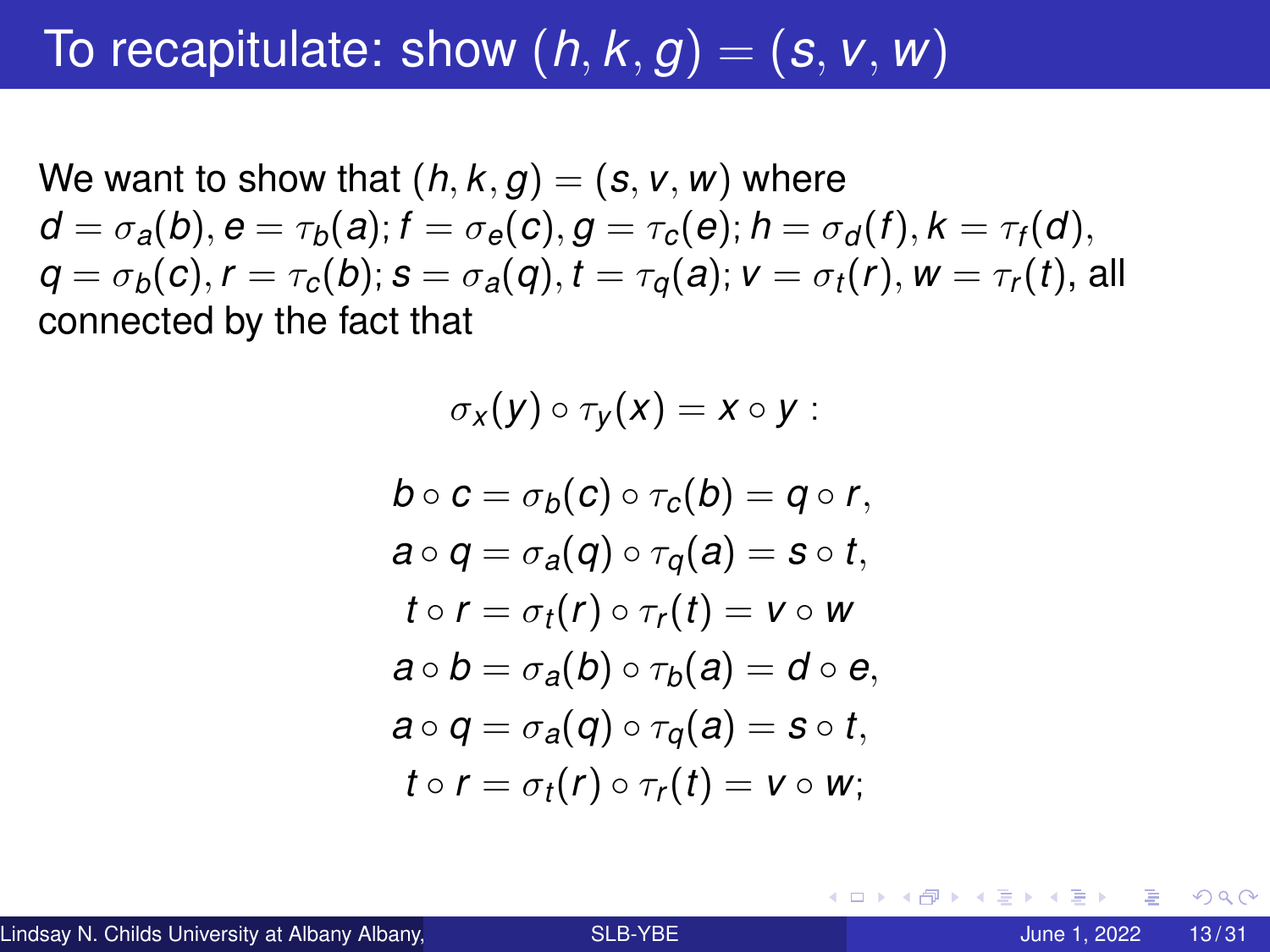## To show  $(h, k, g) = (s, v, w)$ :  $h = s$

To try to show that  $h = s$ , we have:

$$
s = \sigma_a(q) = \sigma_a(\sigma_b(c))
$$
 and  $h = \sigma_d(f) = \sigma_d(\sigma_e(c)).$ 

Suppose we know that  $\sigma$  is a homomorphism from  $(B, \circ)$  to Perm $(B)$ : that is,

$$
\sigma_X(\sigma_Y(z))=\sigma_{X\circ Y}(z),
$$

Then

$$
h=\sigma_d(\sigma_e(c))=\sigma_{d\circ e}(c),
$$

and

$$
s = \sigma_a(q) = \sigma_a(\sigma_b(c)) = \sigma_{a \circ b}(c).
$$

Since  $\sigma_a(b) = d$  and  $\tau_b(a) = e$ , it follows that

$$
d\circ e=\sigma_a(b)\circ\tau_b(a)=a\circ b,
$$

and so

$$
h=\sigma_{d\circ e}(c)=\sigma_{a\circ b}(c)=s.
$$

Done!

Lindsay N. Childs University at Albany Albany, Nicolas Company [SLB-YBE](#page-0-0) June 1, 2022 14/31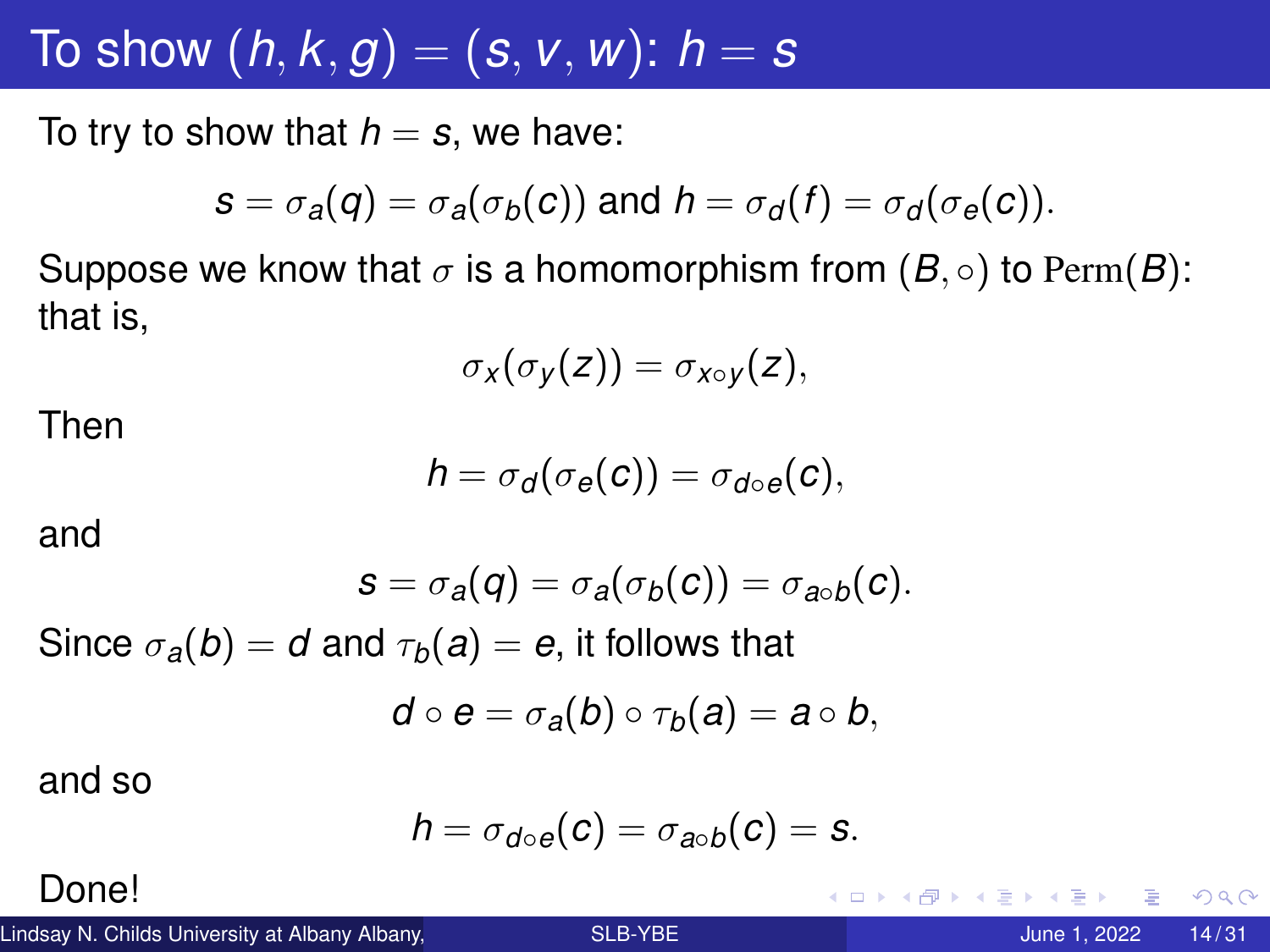### So for the left-most components of the YB equation to be  $=$ , it suffices that

$$
\sigma_{X}(\sigma_{Y}(z))=\sigma_{X\circ Y}(z).
$$

for all *x*, *y*, *z* in *B*.

4 0 8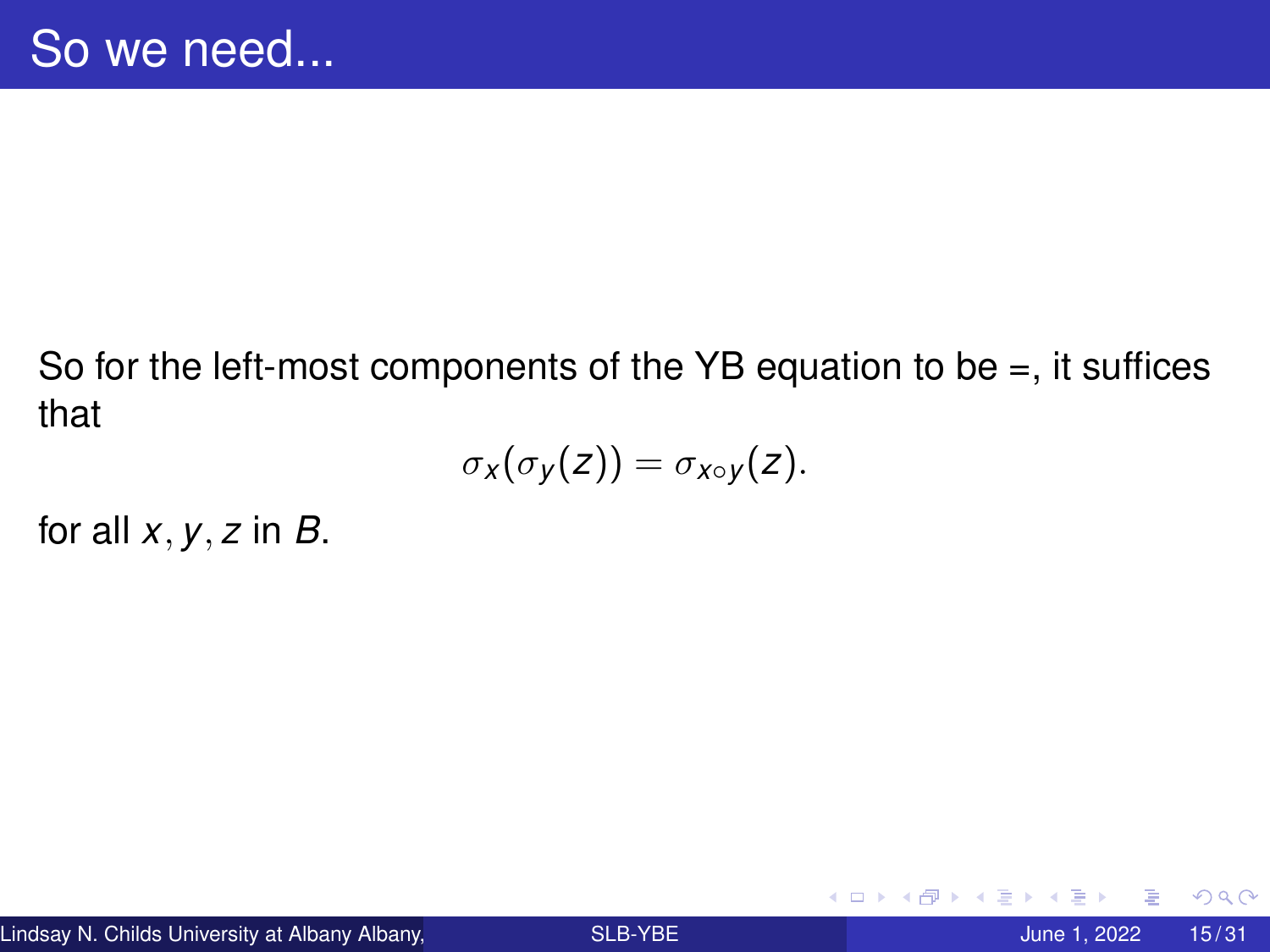To show  $(h, k, g) = (s, v, w)$ :  $w = g$ 

The right side goes the same way. To show that  $w = g$ , we have

$$
g = \tau_c(e) = \tau_c(\tau_b(a))
$$
 and 
$$
w = \tau_r(t) = \tau_r(\tau_q(a))
$$

If we know that  $\tau_y(\tau_z(x)) = \tau_{z \circ y}(x)$ , that is,  $\tau$  is an anti-homomorphism on  $(B, \circ)$ , then

$$
g = \tau_c(\tau_b(a)) = \tau_{b \circ c}(a),
$$
  

$$
w = \tau_r(\tau_q(a)) = \tau_{q \circ r}(a),
$$

and

$$
q\circ r=\sigma_b(c)\circ \tau_c(b)=b\circ c.
$$

So

$$
w=\tau_{q\circ r}(a)=\tau_{b\circ c}(a)=g.
$$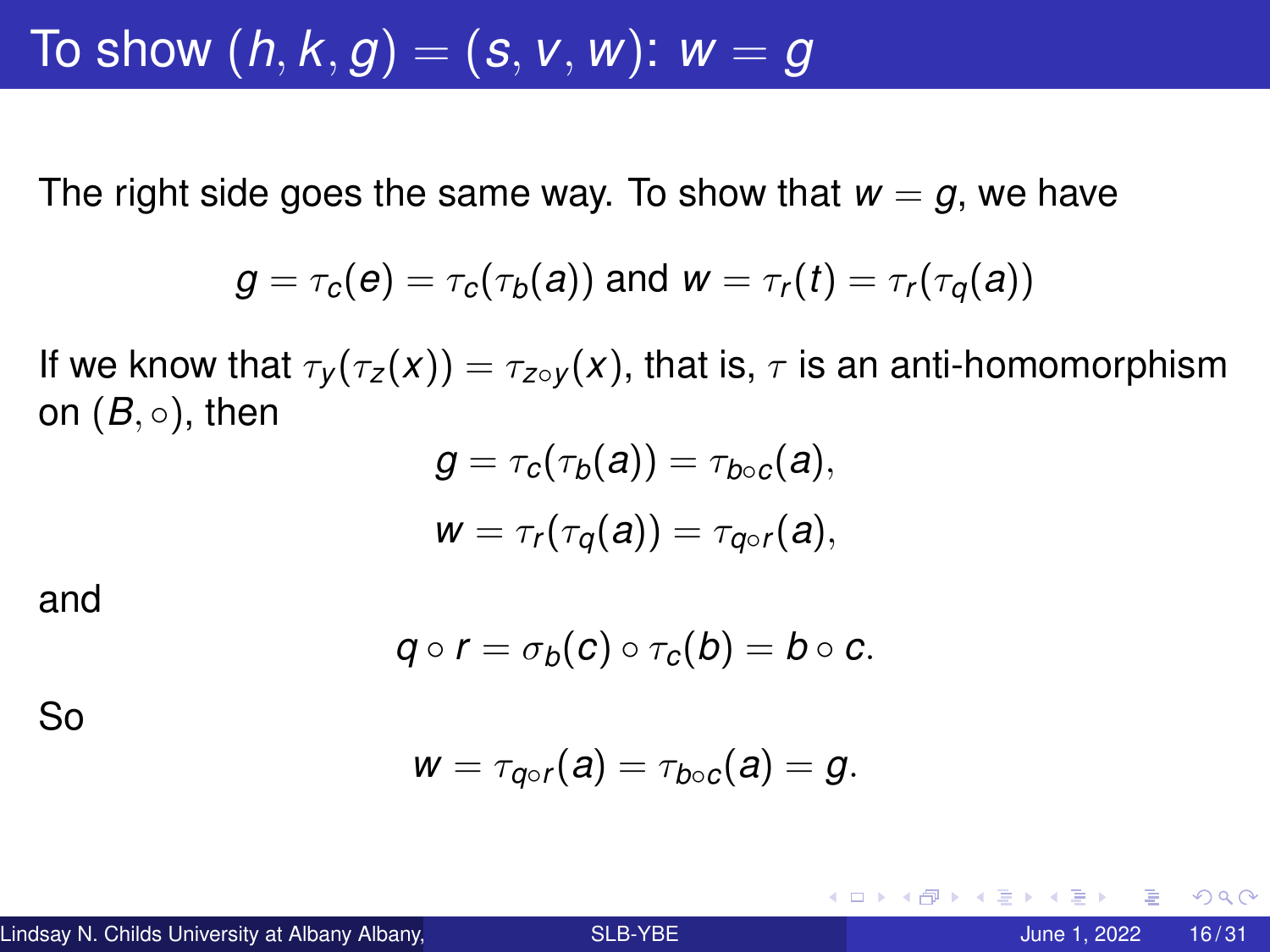#### So for the right-most components of the YB equation to be  $=$ , it suffices that

$$
\tau_Z(\tau_y(x))=\tau_{y\circ Z}(x)
$$

for all *x*, *y*, *z* in *B*.

4 0 8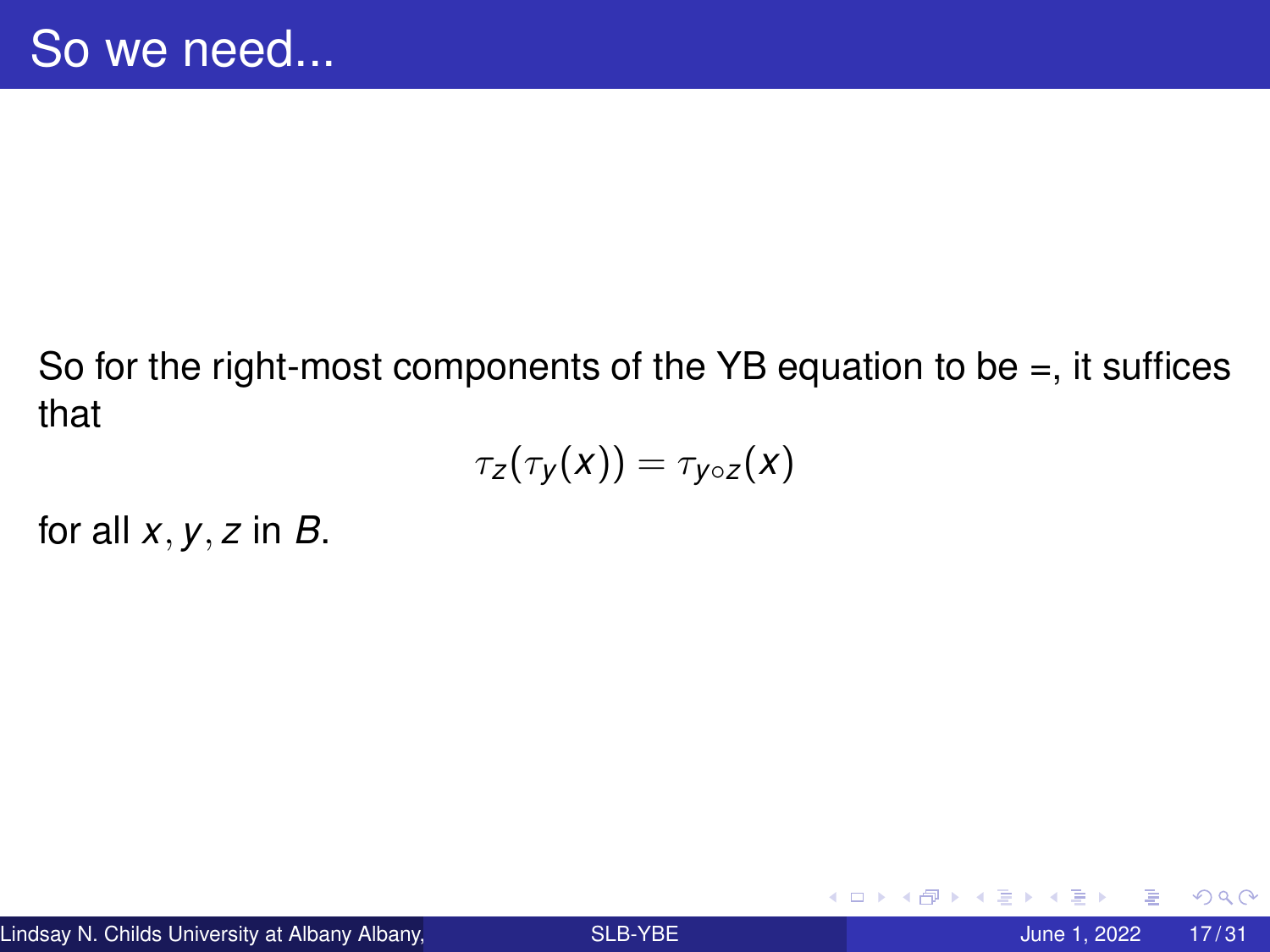### To show  $(h, k, g) = (s, v, w)$ :  $k = v$

Finally, given that  $g = w$  and  $h = s$ , we have

$$
a \circ b \circ c = a \circ \sigma_b(c) \circ \tau_c(b) = a \circ q \circ r,
$$
  
=  $\sigma_a(q) \circ \tau_q(a) \circ r = s \circ t \circ r,$   
=  $s \circ \sigma_t(r) \circ \tau_r(t) = s \circ v \circ w$ 

and also

$$
a \circ b \circ c = \sigma_a(b) \circ \tau_b(a) \circ c = d \circ e \circ c,
$$
  
=  $d \circ \sigma_e(c) \circ \tau_c(e) = d \circ f \circ g$ .  
=  $\sigma_d(f) \circ \tau_f(d) \circ g = h \circ k \circ g$ 

So  $h \circ k \circ g = a \circ b \circ c = s \circ v \circ w$ . Since  $h = s$  and  $g = w$ , we get  $k = v$ . Done.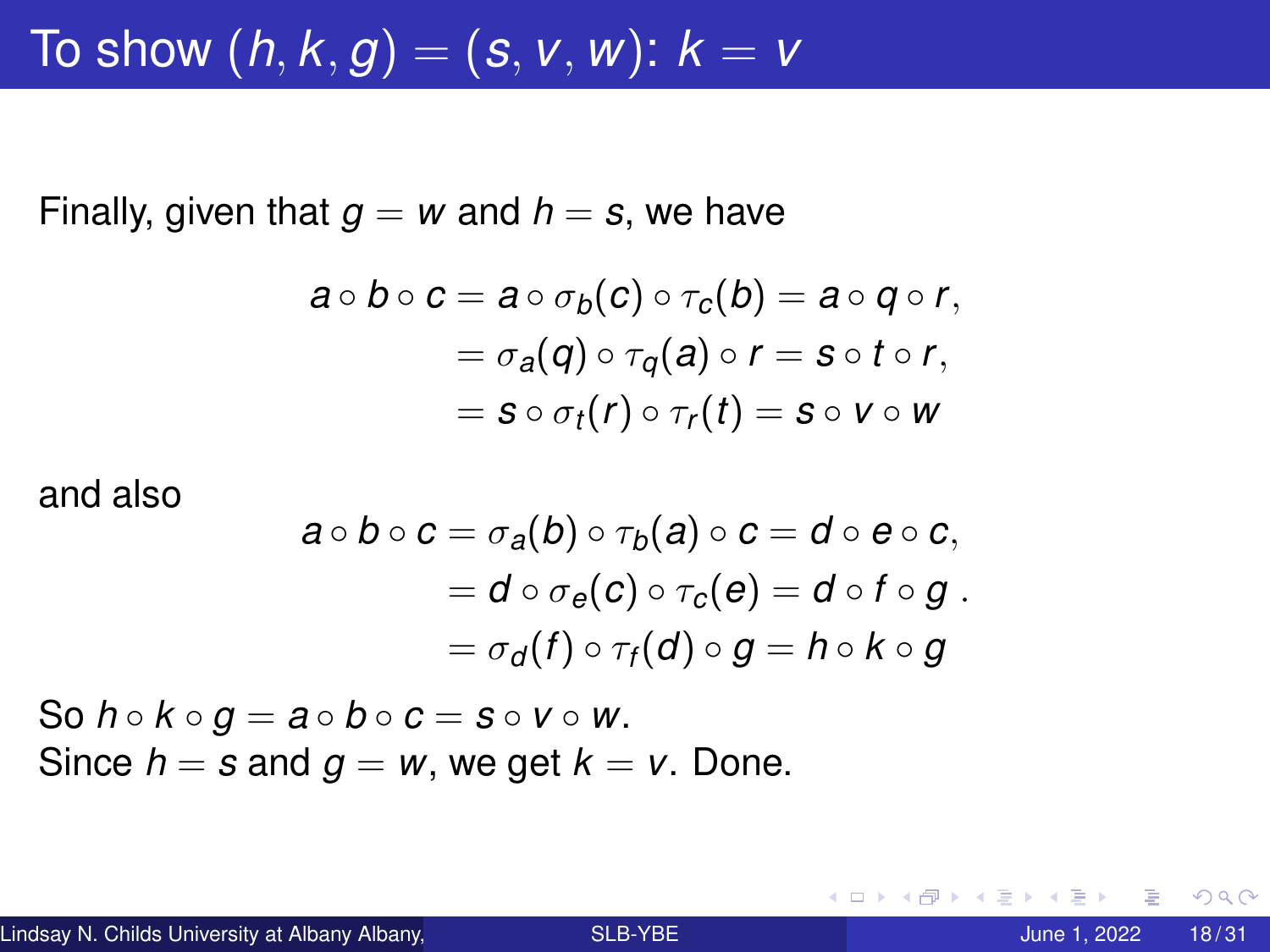We're left to prove

$$
(i): \sigma_a(\sigma_b(c)) = \sigma_{a \circ b}(c)
$$

and

$$
(ii): \tau_k(\tau_h(g))=\tau_{h\circ k}(g).
$$

Both need the following result (c.f. [GV17], Lemma 1.7 (2)):

Lemma. For all *a*, *b* in a skew brace *B*,

$$
a^{-1}\cdot (a\circ b^{-1})\cdot a^{-1}=(a\circ b)^{-1}.
$$

This result is proved in [GV17].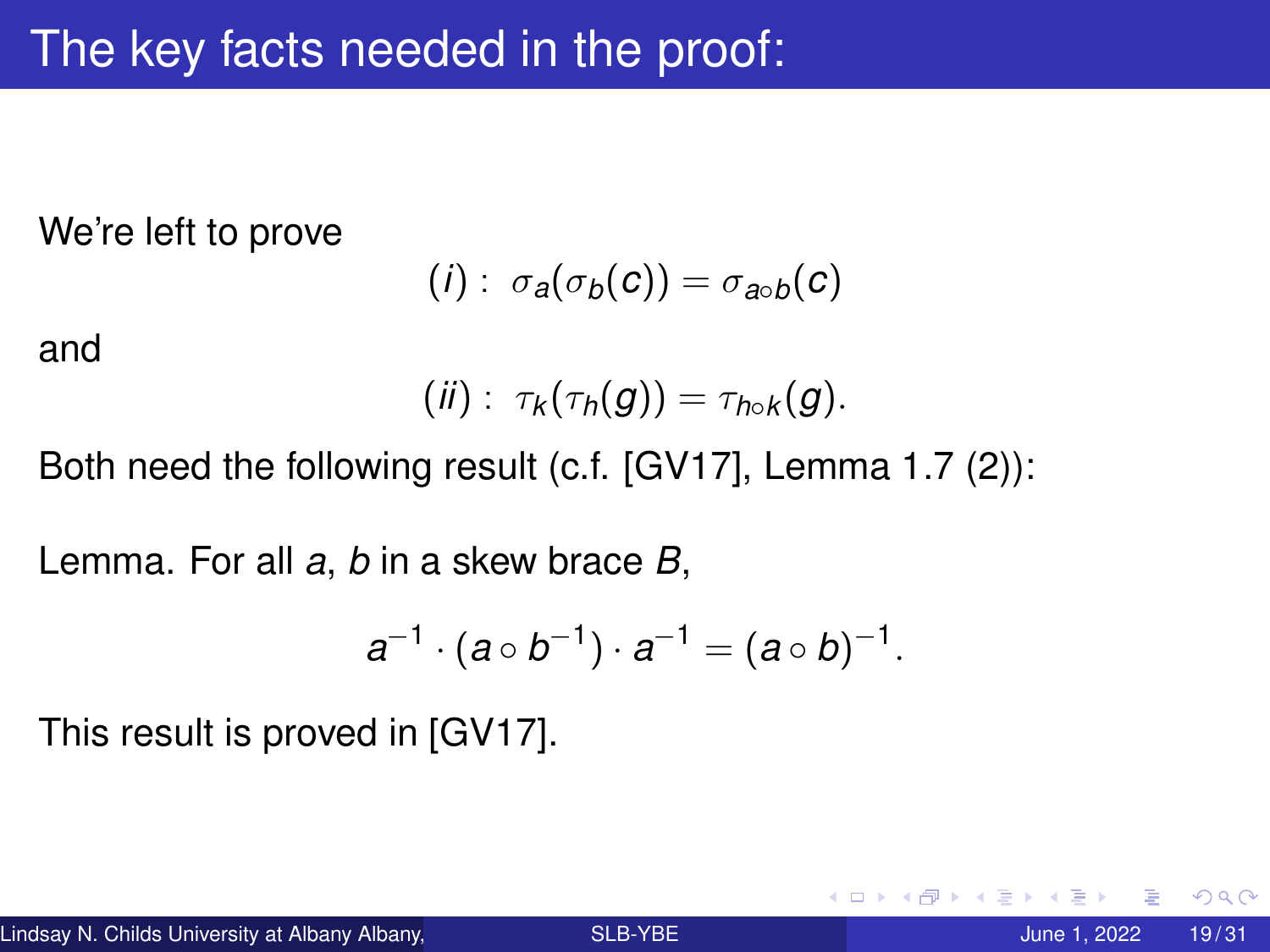Proof that  $a^{-1} \cdot (a \circ b^{-1}) \cdot a^{-1} = (a \circ b)^{-1}$ 

The defining equation (#) for a skew brace is that for all *x*, *y*, *z* in *B*,

$$
x\circ (y\cdot z)=(x\circ y)\cdot x^{-1}\cdot (x\circ z),
$$

hence

$$
x\circ z=x\cdot(x\circ y)^{-1}\cdot(x\circ (y\cdot z)).
$$

Set  $x = a, y = b, z = b^{-1}$  to get

$$
a\circ b^{-1}=a\cdot (a\circ b)^{-1})\cdot (a\circ 1),
$$

or our desired formula:

$$
a^{-1}\cdot (a\circ b^{-1})\cdot a^{-1}=(a\circ b)^{-1}.
$$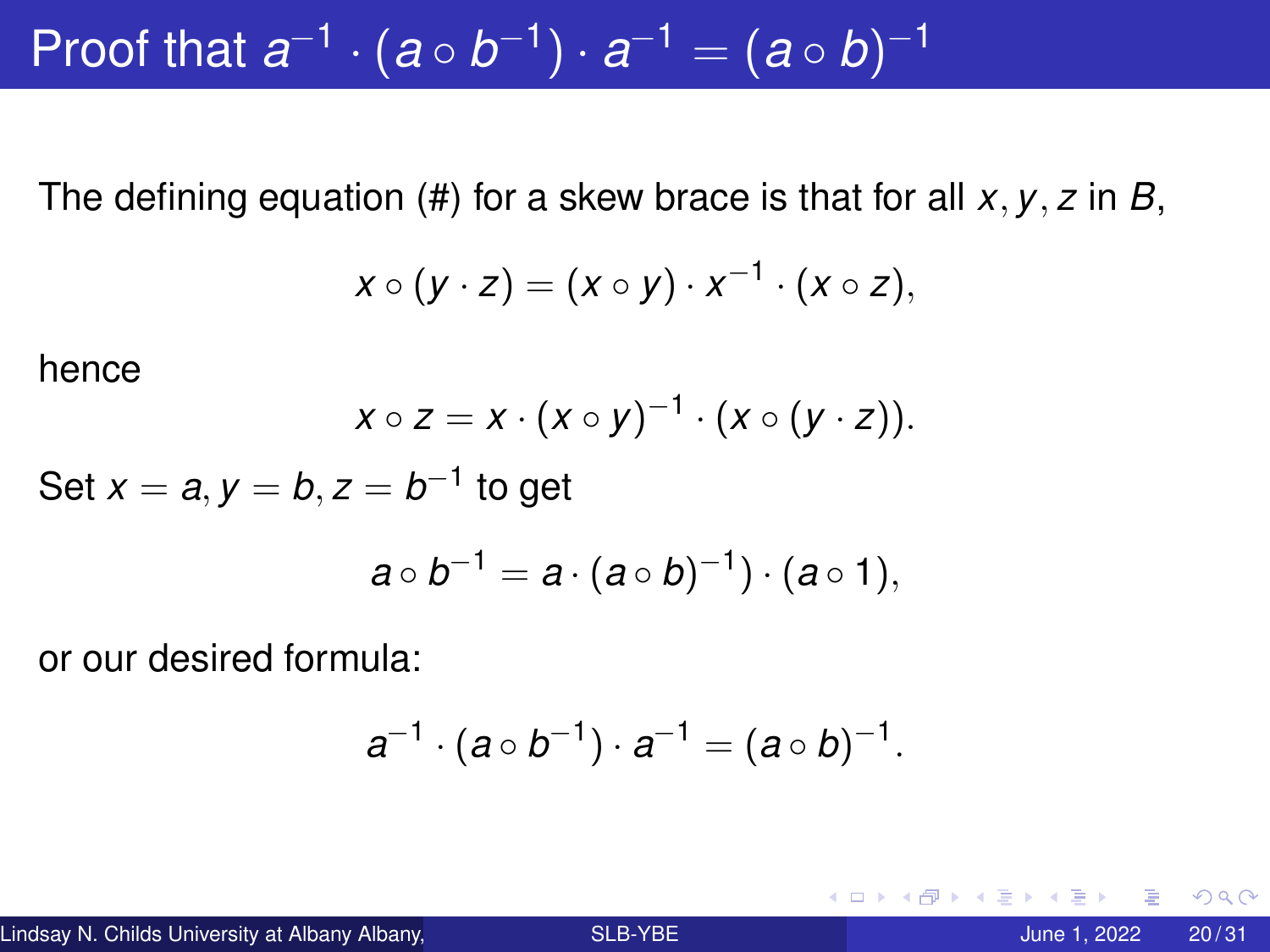# For *a*, *b*, *c* in *B*,  $\sigma_{a \circ b}(c) = \sigma_a(\sigma_b(c))$

Here is a proof, from Proposition 1.9 of [GV17] (5 steps): Start with the definition of  $\sigma$ :

$$
\sigma_a(\sigma_b(c))=a^{-1}\cdot(a\circ\sigma_b(c))
$$

Then use the definition again:

$$
\sigma_a(\sigma_b(c)) = a^{-1} \cdot (a \circ (b^{-1} \cdot (b \circ c)))
$$

Then use the skew brace relation (#):

$$
\sigma_a(\sigma_b(c))=a^{-1}\cdot(a\circ b^{-1})\cdot a^{-1}\cdot(a\circ b\circ c)
$$

Then apply the Lemma:

$$
\sigma_a(\sigma_b(c))=(a\circ b)^{-1}\cdot(a\circ b\circ c)
$$

Then use the definition of  $\sigma$  on the right side:

$$
\sigma_a(\sigma_b(c))=\sigma_{a\circ b}(c).
$$

Done.

Lindsay N. Childs University at Albany Albany, North Company [SLB-YBE](#page-0-0) The Company of the Company of the Visit of the SLB-YBE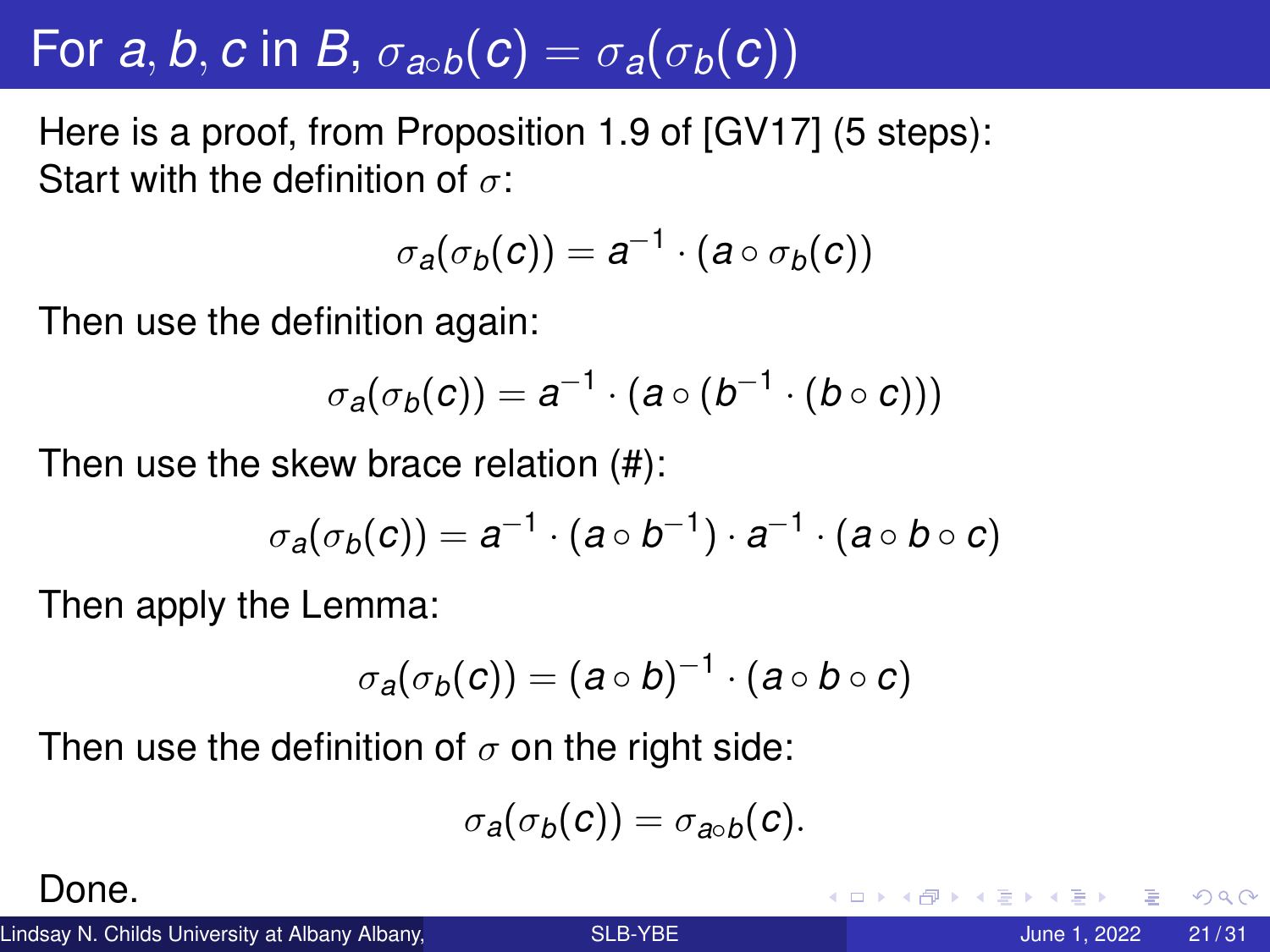We note that [GV17] proves that given a set *B* with two group  $\mathsf{operations},\cdot\mathsf{and}\circ,\mathsf{and}\;\sigma_\mathsf{a}(\mathsf{b})=\mathsf{a}^{-1}\cdot(\mathsf{a}\circ\mathsf{b}),$  then for all  $\mathsf{a},\mathsf{b},\mathsf{c}$  in  $\mathsf{B},$ 

$$
\sigma_a(\sigma_b(c))=\sigma_{a\circ b}(c)
$$

if and only if the compatibility condition (#) holds, if and only if *B* is a skew left brace: see Proposition 1.9 of [GV17].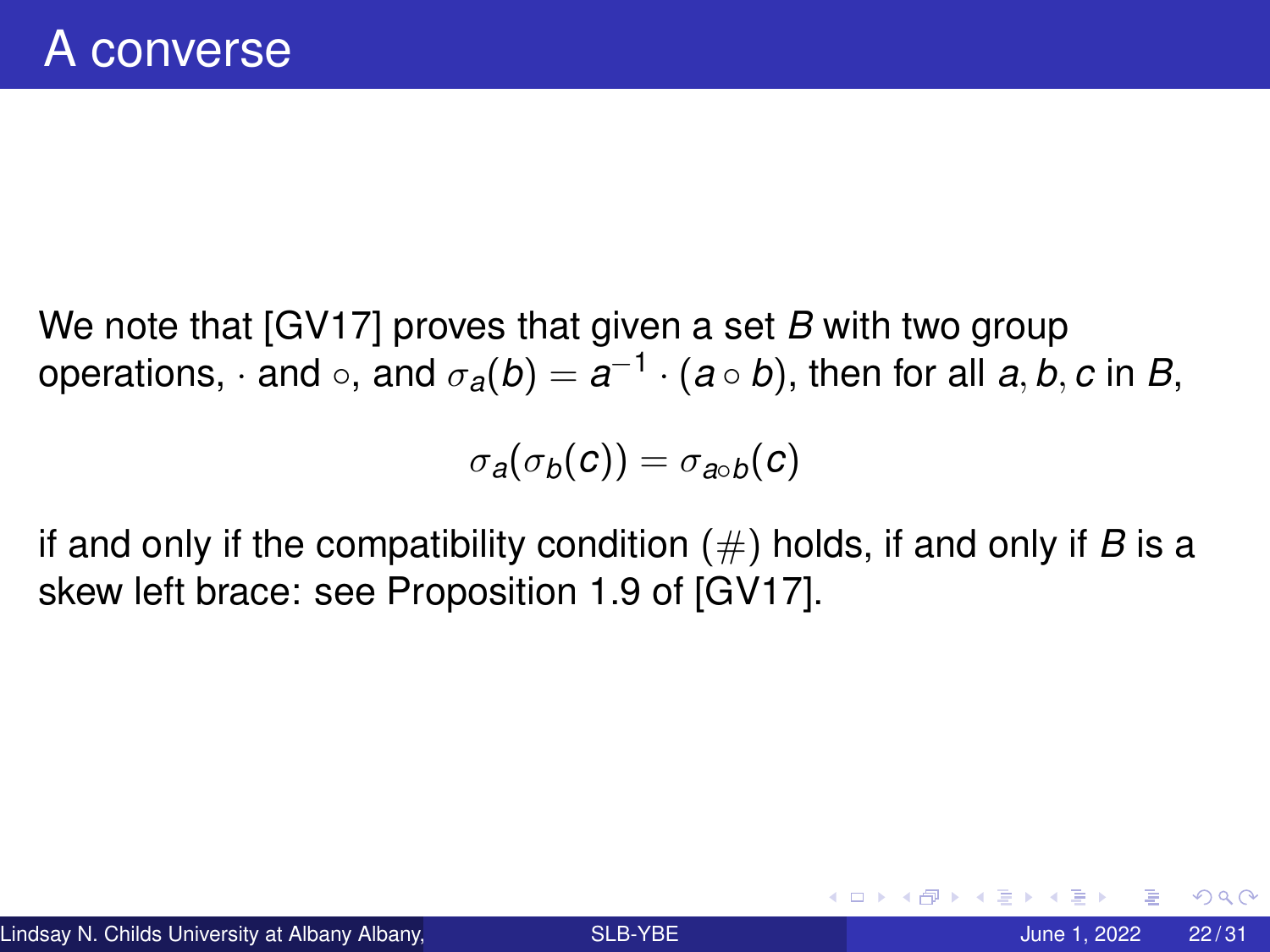The only thing left to do is to prove that  $\tau$  is an anti-homomorphism from  $(B, \circ)$  to Perm $(B)$ :

$$
\tau_{h\circ k}(g)=\tau_k(\tau_h(g)).
$$

This is a bit more complicated (13 steps).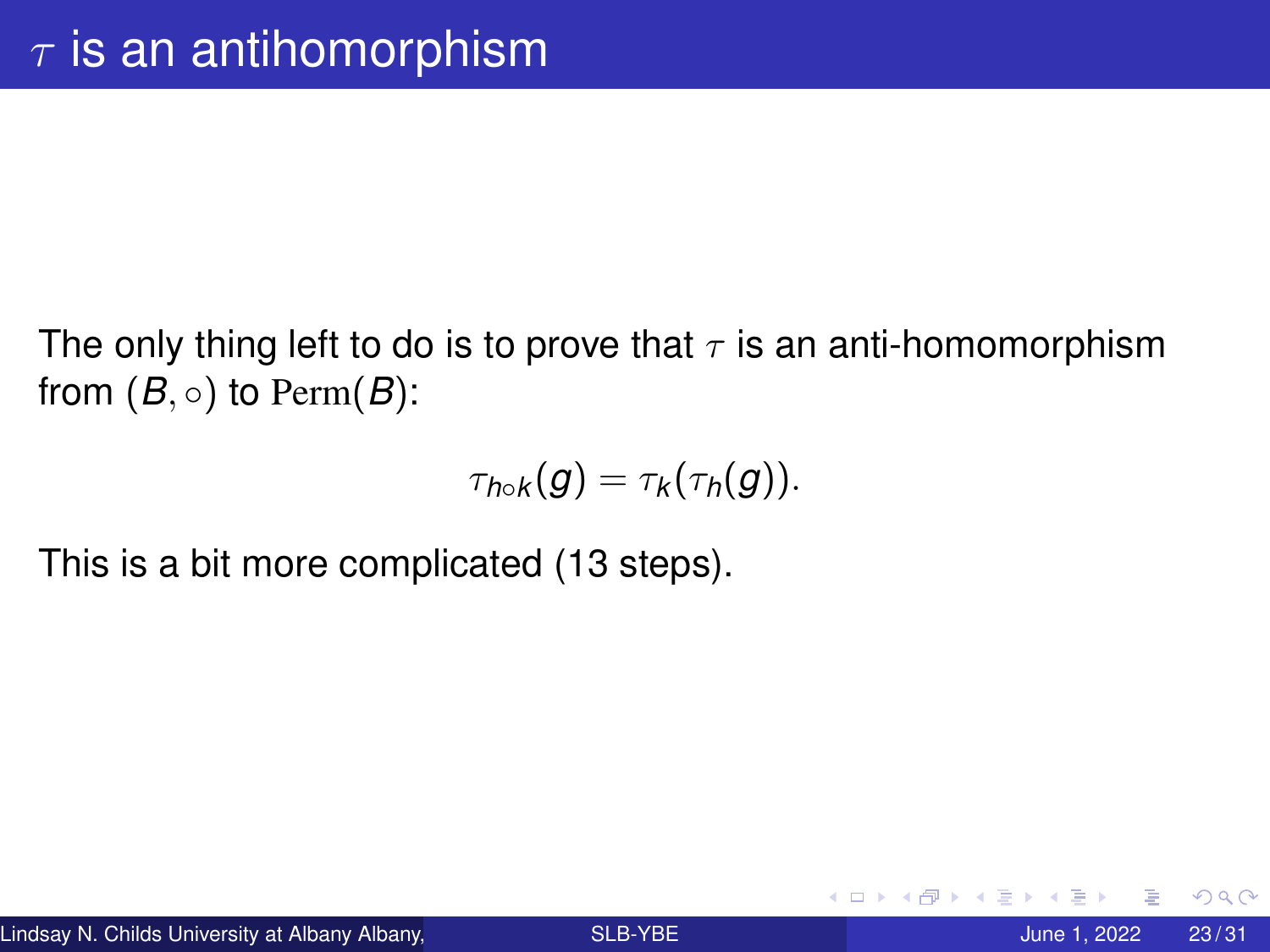## Proof of Prop. 2:  $\tau$  is an antihomomorphism on  $(B, \circ)$

We begin with the definition of  $\sigma_q(h)$ :

$$
g^{-1}\cdot (g\circ h)=\sigma_g(h)
$$

Rearrange the equation:

$$
\sigma_g(h))^{-1} \cdot g^{-1} = (g \circ h)^{-1}
$$

Use that  $\sigma_q(h) \circ \tau_h(g) = g \circ h$ , to get:

$$
\sigma_g(h)^{-1}\cdot g^{-1}=(\sigma_g(h)\circ\tau_h(g))^{-1}
$$

Apply the Lemma formula:  $(a \circ b)^{-1} = a^{-1} \cdot (a \circ b^{-1}) \cdot a^{-1}$  to the right side, to get:

$$
\sigma_g(h)^{-1}\cdot g^{-1}=\sigma_g(h)^{-1}\cdot(\sigma_g(h)\circ\tau_h(g)^{-1})\cdot\sigma_g(h)^{-1}
$$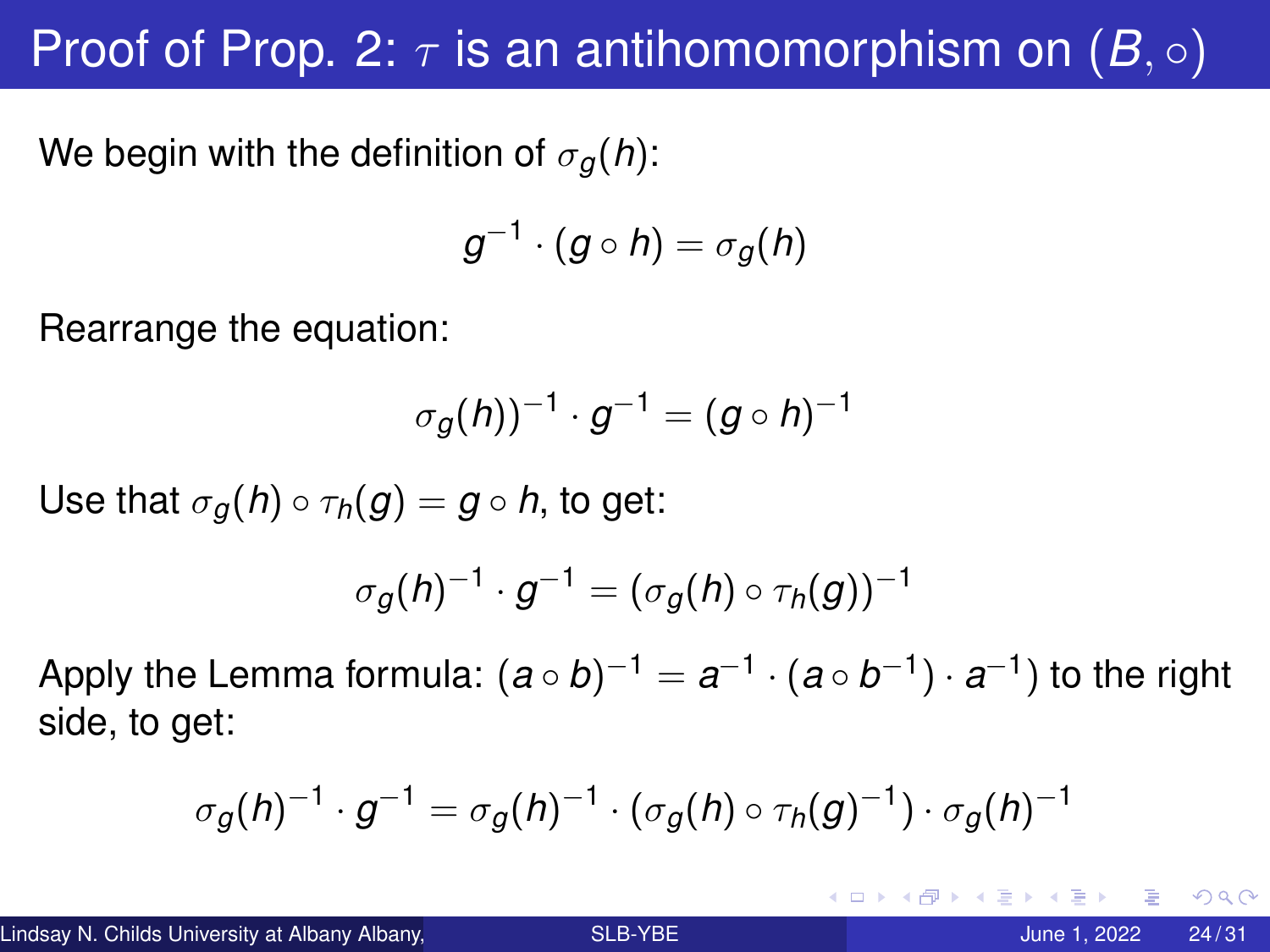### proof of Prop. 2 ctd.

We have

$$
\sigma_g(h)^{-1} \cdot g^{-1} = \sigma_g(h)^{-1} \cdot (\sigma_g(h) \circ \tau_h(g)^{-1}) \cdot \sigma_g(h)^{-1},
$$

Cancel  $\sigma_{\bm{g}}(h)^{-1}$  on the left:

$$
g^{-1}=(\sigma_g(h)\circ\tau_h(g)^{-1})\cdot\sigma_g(h)^{-1}
$$

Multiply both sides by  $\cdot$   $(g \circ h \circ k)$ :

$$
g^{-1}\cdot (g\circ h\circ k)=(\sigma_g(h)\circ \tau_h(g)^{-1})\cdot \sigma_g(h)^{-1}\cdot (g\circ h\circ k)
$$

Apply the definition of  $\sigma$  to the left side:

$$
\sigma_g(h \circ k) = (\sigma_g(h) \circ \tau_h(g)^{-1}) \cdot \sigma_g(h)^{-1} \cdot (g \circ h \circ k)
$$

Use that  $g \circ h = \sigma_q(h) \circ \tau_h(g)$  on the right side:

$$
\sigma_g(h \circ k) = (\sigma_g(h) \circ \tau_h(g)^{-1}) \cdot \sigma_g(h)^{-1} \cdot (\sigma_g(h) \circ \tau_h(g) \circ k)
$$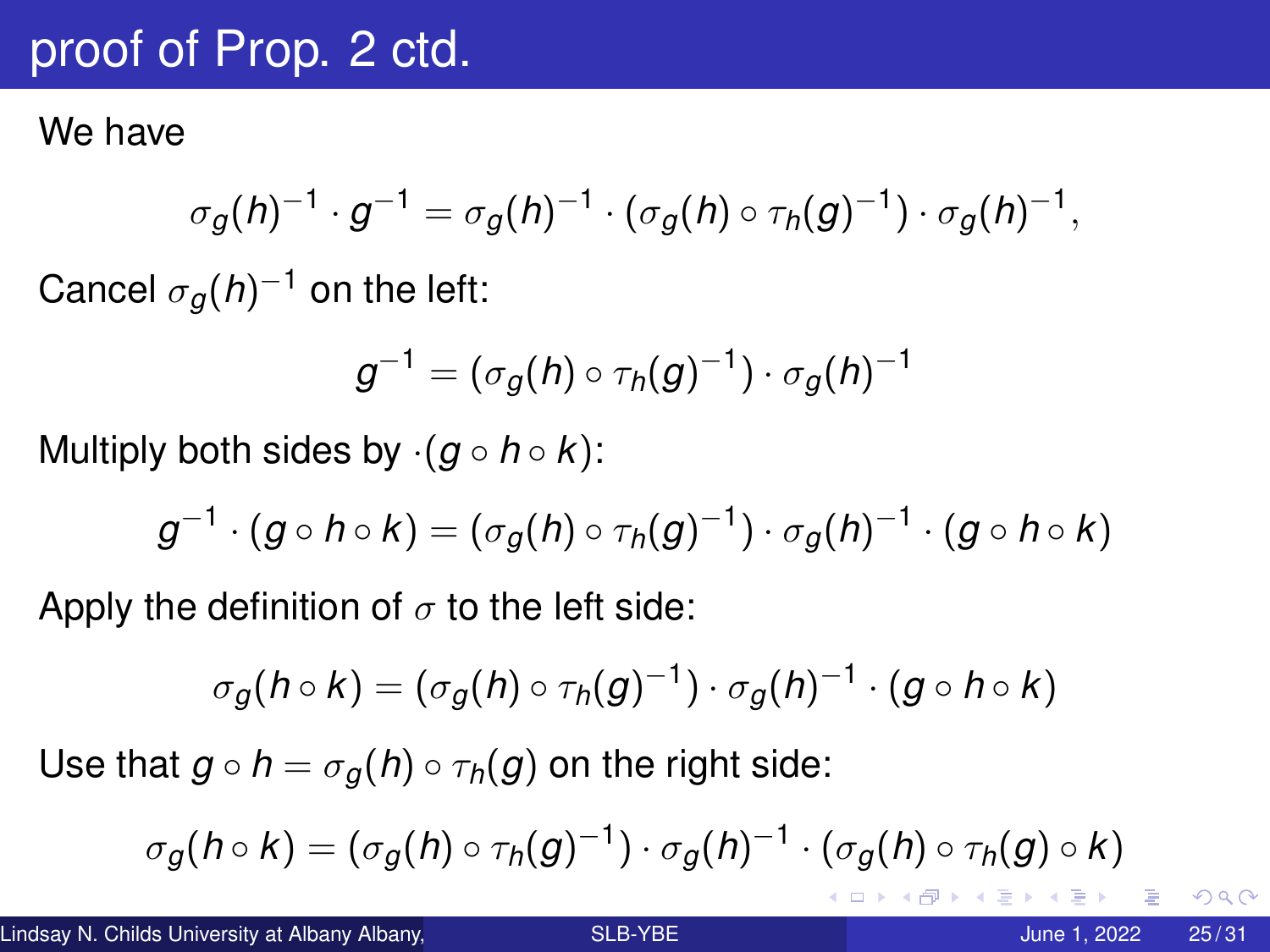We have

$$
\sigma_g(h \circ k) = (\sigma_g(h) \circ \tau_h(g)^{-1}) \cdot \sigma_g(h)^{-1} \cdot (\sigma_g(h) \circ \tau_h(g) \circ k)
$$

Apply the skew brace formula (#) (in reverse):

$$
\sigma_g(h \circ k) = (\sigma_g(h) \circ (\tau_h(g)^{-1} \cdot (\tau_h(g) \circ k))
$$

Use the definition of  $\sigma$  on the far right side:

$$
\sigma_g(h \circ k) = \sigma_g(h) \circ \sigma_{\tau_h(g)}(k)
$$

Take the ⊙-inverse of both sides:

$$
\overline{\sigma_{g}(h\circ k)}=\overline{\sigma_{\tau_{h}(g)}(k)}\circ\overline{\sigma_{g}(h)}
$$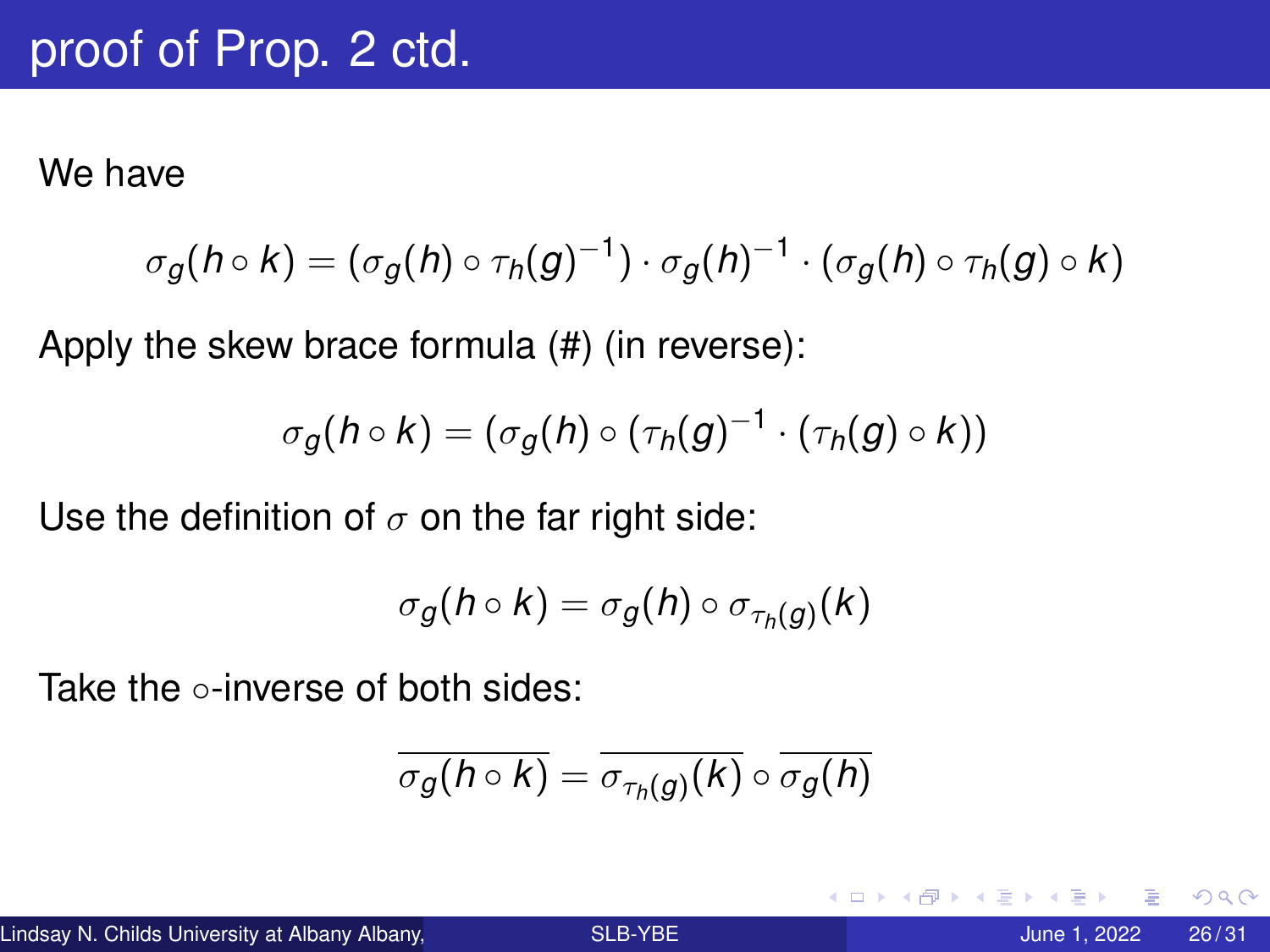### proof of Prop. 2 ctd.

We have

$$
\overline{\sigma_{g}(h\circ k)}=\overline{\sigma_{\tau_{h}(g)}(k)}\circ\overline{\sigma_{g}(h)}
$$

Multiply both sides by ◦*g* ◦ *h* ◦ *k*:

$$
\overline{\sigma_{g}(h\circ\kappa)}\circ g\circ h\circ k=\overline{\sigma_{\tau_{h}(g)}(\kappa)}\circ (\overline{\sigma_{g}(h)}\circ g\circ h)\circ k
$$

Use the definition of  $\tau$  on the right side:

$$
\overline{\sigma_g(h\circ k)}\circ g\circ (h\circ k)=\overline{\sigma_{\tau_h(g)}(k)}\circ \tau_h(g)\circ k
$$

On both sides use the definition of  $\tau$ :  $\tau_b(a) = \overline{\sigma_a(b)} \circ a \circ b$ :

$$
\tau_{h\circ k}(g)=\tau_k(\tau_h(g))
$$

So  $\tau$  is an anti-homomorphism on  $(B, \circ)$ . Done!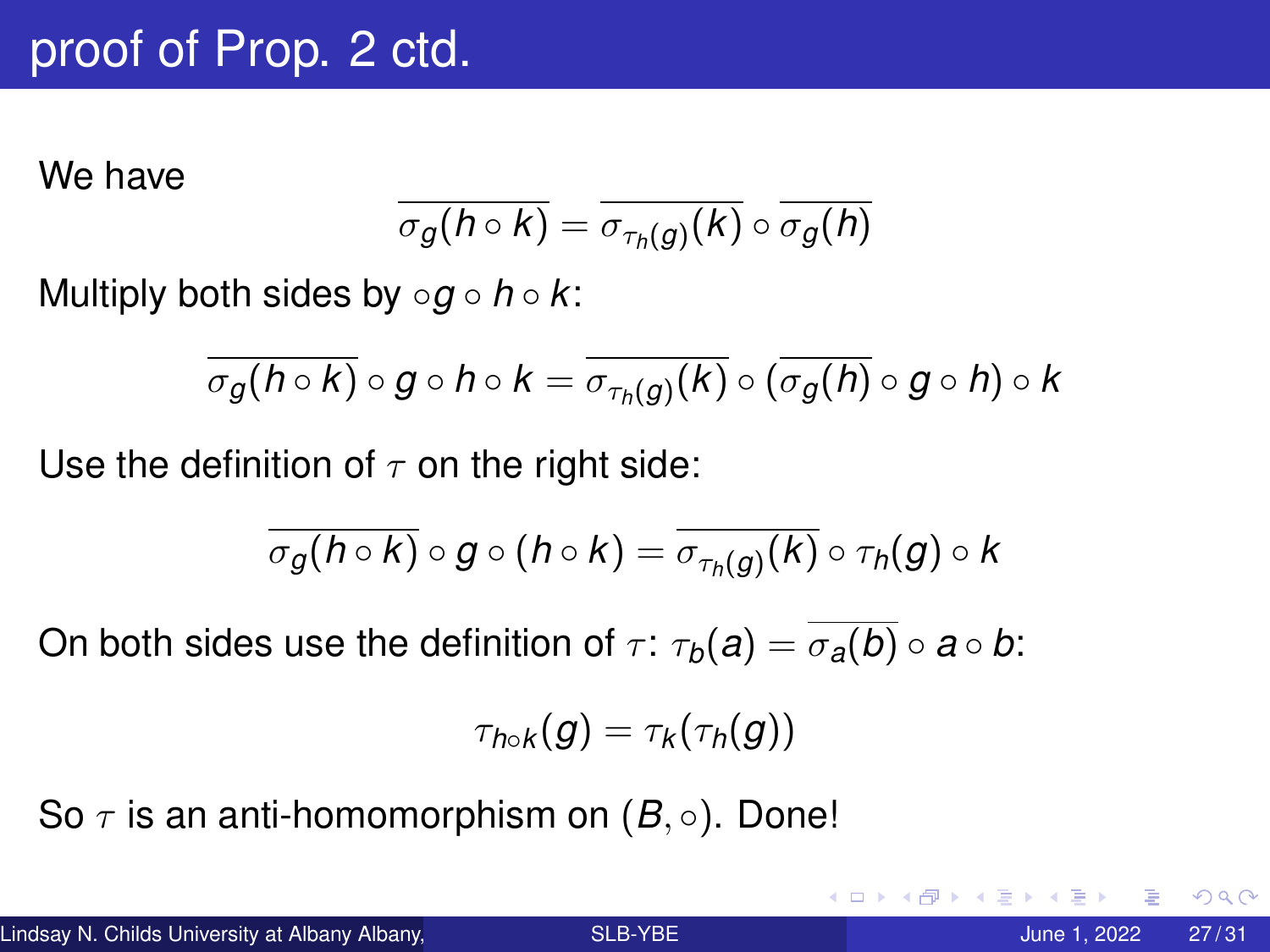See http://arxiv.org/abs/2205.07287

4 0 8

 $\sim$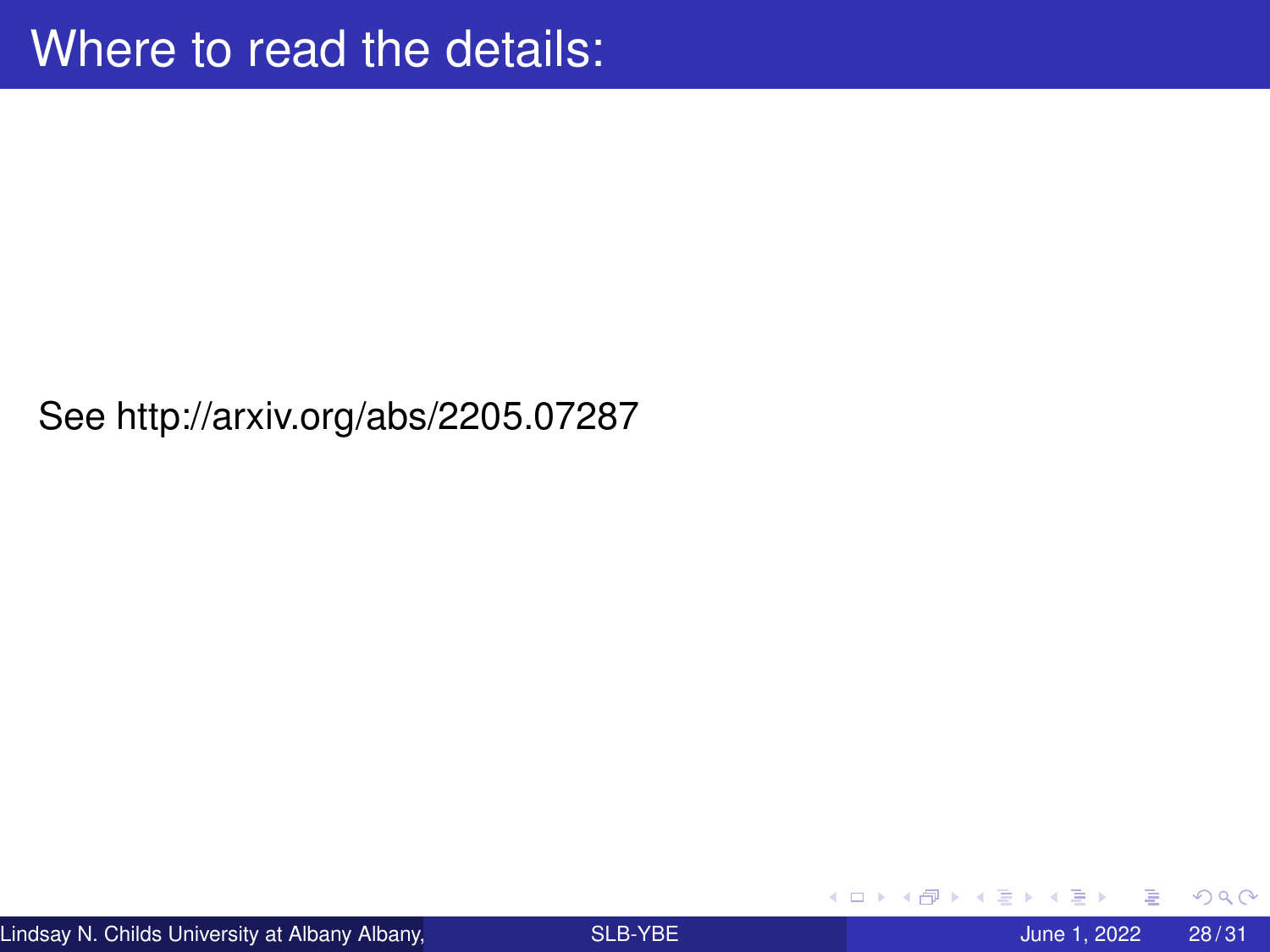[Ba18] D. Bachiller, Solutions of the Yang-Baxter equation associated to skew left braces, with applications to racks, J. Knot Theory and its Ramifications 27 (2018).

[Ch22] L. Childs, Skew left braces and the Yang-Baxter equation, http://arxiv.org/abs/2205.07287

[CJO14] F. Cedo, E. Jespers, J. Okninski, Braces and the Yang-Baxter equation, Comm. Math. Physica 327 (2014), 101–116.

[Ge92] V. G. Drinfel'd, On some unsolved problems in quantum group theory, Lecture Notes in Math. vol 1510, Springer, Berlin, 1992, 1–6.

[GV17] L. Guarneri, L. Ventramin, Skew braces and the Yang-Baxter equation, Math. Comp 86 (2017), 2519–2534.

 $299$ 

イロト イ押ト イヨト イヨト ニヨ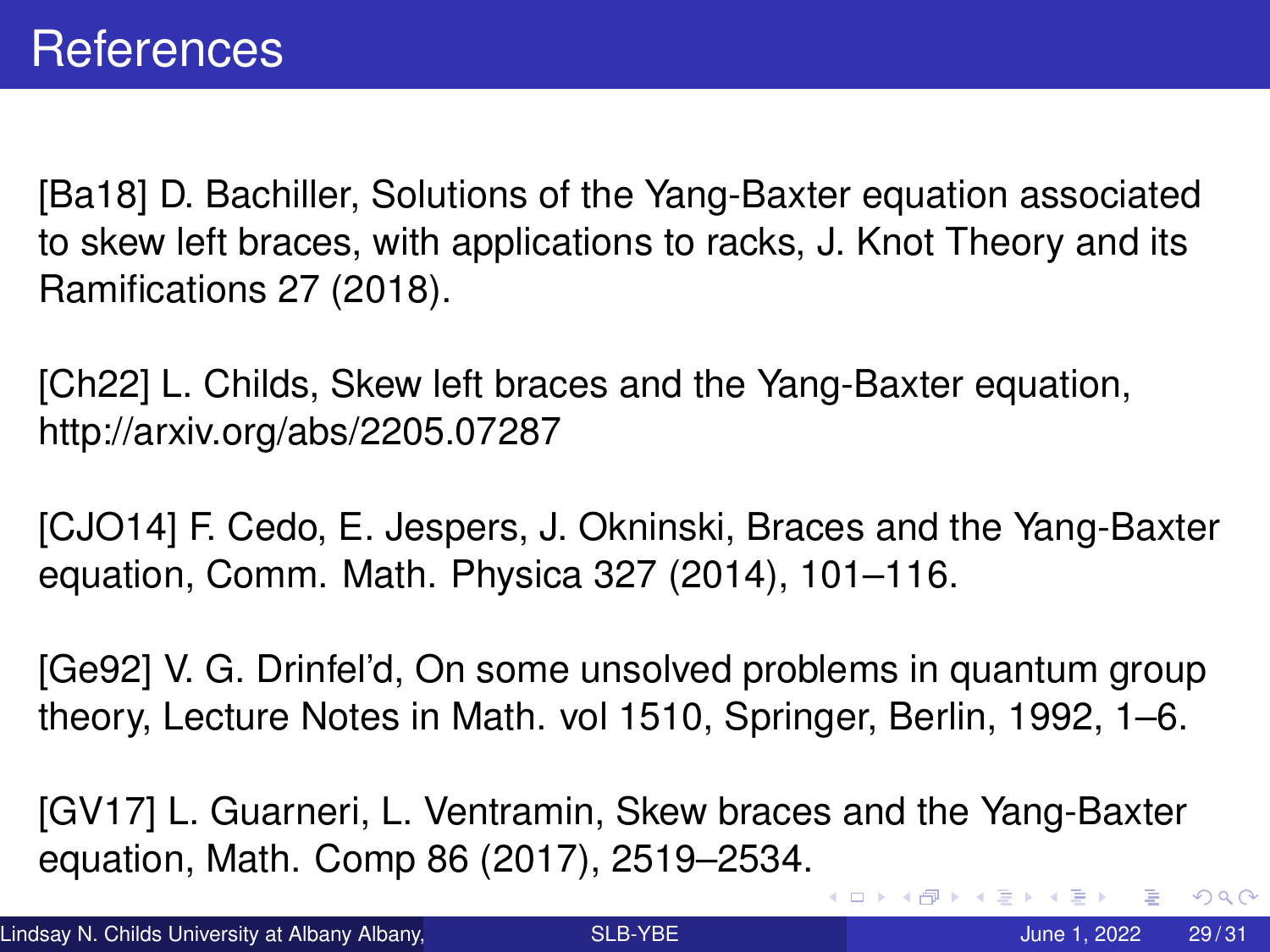[LYZ03] J. Lu, M. Yan, Y. Zhu, On the set-theoretical Yang-Baxter equation, Duke Math. J. 104 (2000), 153–170.

[Om21] L. Childs, C. Greither, K. Keating, A. Koch, T. Kohl, P. Truman, R. G. Underwood. Hopf Algebras and Galois Module Theory, AMS Math. Surveys and Monographs 260 (2021).

[Ru07] W. Rump, Braces, radical rings, and the quantum Yang-Baxter equation, J. Algebra 307 (2007), 153–170.

[SV18] A. Smoktunowicz, L. Vendramin, On skew braces, with an appendix by N. Byott and L. Vendramin, J. Comb. Algebra 2 (2018),47–86.

 $\Omega$ 

≮ロトメ部 トメミトメミト 一毛